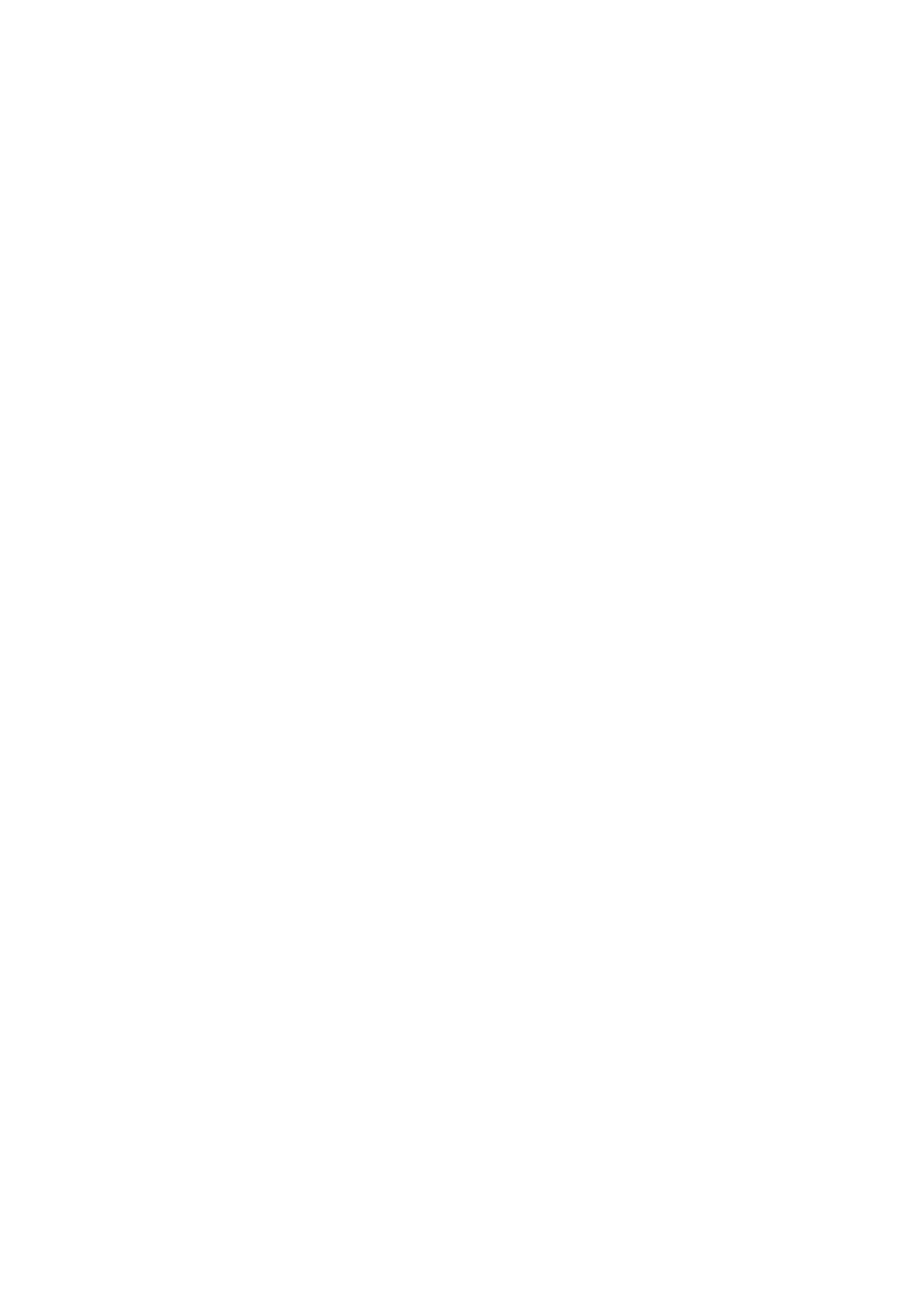# Atatürk Üniversitesi• Atatürk University Türkiyat Araştırmaları Enstitüsü Dergisi • Journal of Turkish Researches Institute TAED-71, 2021.653- 677

# MİLLÎ MÜCADELE DÖNEMİNDE ERTUĞRUL SANCAĞINDA **MANZARA-İ UMUMİYE** GENERAL SITUATION IN THE SANJAK OF ERTUGRUL DURING THE NATIONAL STRUGGLE

# SELMA GÖKTÜRK CETİNKAYA

# **Öz**

Merkezi Bilecik olan; Söğüt, Yenişehir ve İnegöl kazalarından ibaret Ertuğrul Sancağı, stratejik önemi dolayısıyla Millî Mücadele Döneminde oldukça sıkıntılı günler yaşamış, Batı Cephesinin özellikle kuzey kanadının mühim bir mevkii olarak yerini almıştır. İzmir'in işgaliyle beraber Anadolu'da başlayan bölgesel direnişleri fazlasıyla gördüğümüz yerlerden olan Ertuğrul, 1919 yılının Eylül ayında Millî Mücadeleye katıldığını bildirmiştir. Bu dönemde devletin asayişi sağlama noktasında yetersiz kalması üzerine oluşturulan Kuva-yı Millîye birlikleri halkın can ve mal güvenliğini korumak, asayişi sağlamak, eşkıyalığa karşı gelmek faaliyetleriyle de ilgilenmiştir. Jandarmanın cephe gerisindeki isyanları bastırmakla düşmanla mücadele etmek arasında sıkışıp kalması bu durumu yaratmıştır. Halktan toplanan bağışlarla maddi kaynağını sağlayan Kuva-yı Millîye birliklerinin yerini düzenli ordunun kurulmasıyla Ertuğrul'da ilk olarak Miralay Kazım (Özalp) Bey kumandasında Ertuğrul Grubu almıştır. Düzenli Orduya geçiş sürecinde pek çok yerde olduğu gibi bu bölgede de bağışların zorla alınmaya çalışılmasına karşı gelinmekle uğraşılmış, ayrıca firari olayları yaşanmış, işgal dönemlerinde bölgede yaşayan Ermenilerle Rumların yağma hareketlerine karşı durulmaya gayret edilmiştir. Bundan ayrı memleketlerini terk edip iç kısımlara doğru göçe başlayan halkın durdurulmasıyla da ilgilenilmiştir. Asayiş noktasında silah yoksunluğundan kaynaklanan sıkıntılar yaşanmış, hapishanelerden kaçanların gasp ve soygunlarıyla da sıkça karşılaşılmıştır. Millî Mücadele Döneminde Ertuğrul'da yaşanan asayiş olaylarına değinilecek çalışmada bu olaylara karşı alınan yahut alınmaya çalışılan tedbirler üzerinde durulacaktır.

**Anahtar Kelimeler**: Millî Mücadele, Ertuğrul, Bilecik, işgal, asayiş.

#### **Abstract**

Sanjak of Ertuğrul, the center of Bilecik and consisting of Söğüt, Yenişehir and İnegöl districts, experienced quite troublesome days during the National Struggle due to its strategic importance and became a key place especially in the north wing of the Western Front. Ertuğrul where we see the regional resistance that started in Anatolia following the occupation of Izmir, reported that it joined the National Struggle in September 1919. In this period Kuva-yı Millîye units which were formed due to the fact that the state was insufficient to provide public order were also interested in protecting the life and property of the people, ensuring peace and being against the banditry. The fact that the gendarmes were stuck between suppressing rebellions behind the front and fighting the enemy created this situation. Following the establishment of regular army Ertuğrul group which is under the command of Miralay Kazım (Özalp) Bey took the place of Kuva-i Millîye units that provides its financial source from donations collected from the public. During the transition period to the regular army as in many places there were also problems with the collection of donations and fugitive incidents in this district. In the period of occupation, it was tried to be opposed to the looting movements of Armenians and Greeks living in the region. Besides, people who abandoned their homeland and started to migrate to the inner parts were also dealt. Concerning the public order, there were problems caused by the deprivation of weapons, and the robberies of those who escaped from prisons were frequently encountered. In this study which will handle the public order incidents in the Sanjak of Ertuğrul during the National Struggle the measures taken or to be taken against these events will be emphasized.

**Key Words**: National Struggle, Ertuğrul, Bilecik, occupation, public order.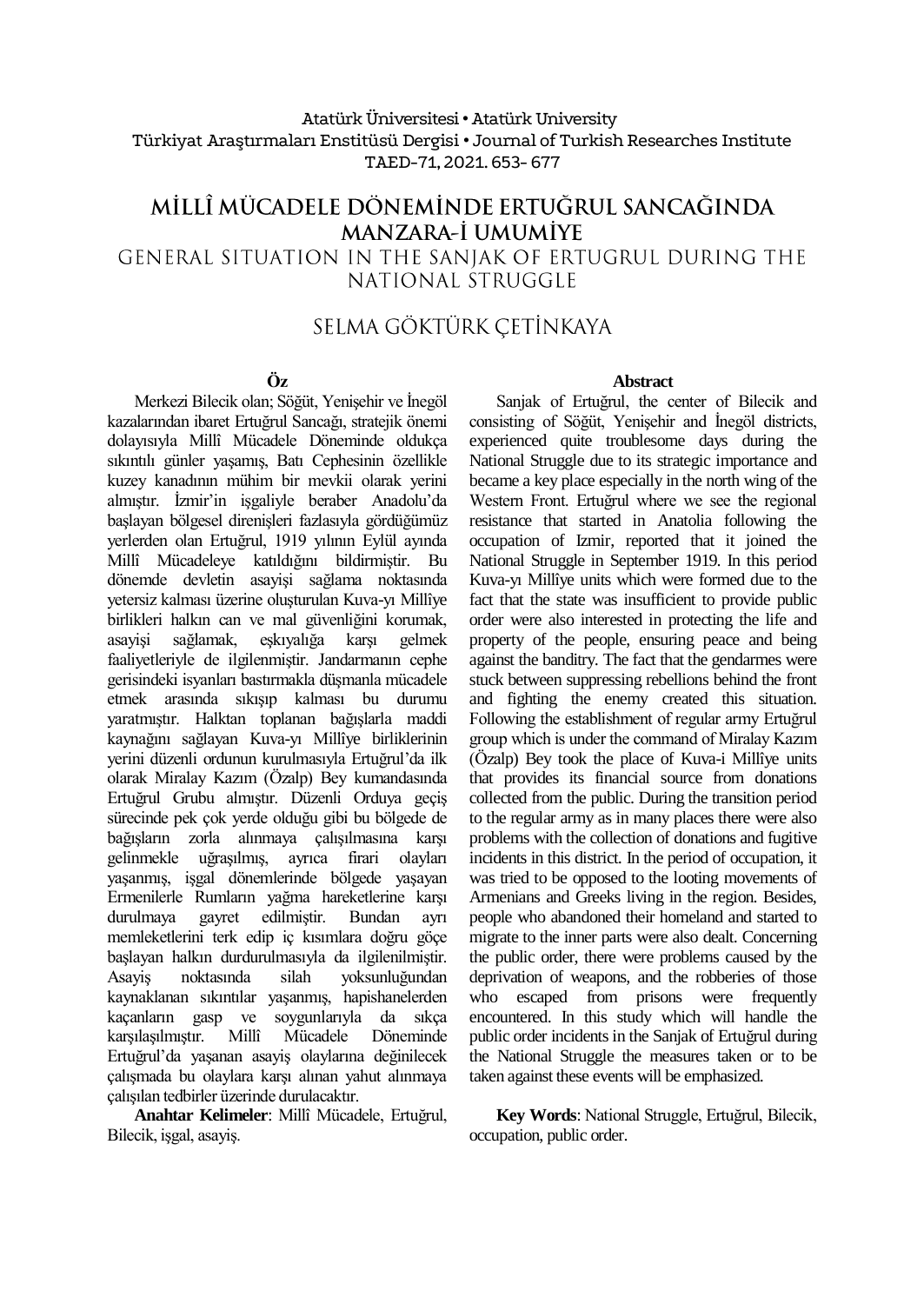#### *Structured Abstract*

*Ertuğrul was a sanjak of the Hüdavendigar Province at the time the Mondros Armistice was signed. In this period, the places connected to the Ertuğrul Sanjak are İnegöl, Yenişehir, Söğüt, Bozüyük, Lefke (Osmaneli), Yarhisar, Gölpazarı and Pazarcık (Pazaryeri). Ertuğrul, the hinterland of Istanbul, had strategic importance in Marmara. In addition, the Ertuğrul Sanjak was an obstacle for the occupation forces to cross to Ankara. The railway passing through Ertuğrul was also important in the shipment of weapons and soldiers. Bilecik, the center of Ertuğrul Sanjak, which has strategic importance, was occupied three times during the War of Independence. Both Bilecik and other occupied settlements have been looted since the beginning of 1921. In this process, the Müdafaa-i Hukuk Associations in Bilecik, Bozüyük, Pazarcık and Söğüt and the local people under the guidance of these associations played an active role. The people's supporter was the gendarmerie. The gendarmerie both revealed the resistance of the people and organized the people against the enemy.*

*According to the fifth article of the Mondros Armistice, those other than the military force required to protect the borders and ensure internal order were discharged. For this reason, the number of soldiers has decreased and the responsibility of the gendarmerie has increased. Due to the scarcity of soldiers, the support of the people gained more importance during the occupation period. Therefore, the soldier also worked in organizing the militia forces. In addition, the importance of the gendarmerie in providing internal security against bandits, deserters and spies in the region and maintaining the order is also seen. Most of the spies providing intelligence to the Greek army and leaking news to the enemy from the region are local Greeks and local Armenians. But there were also Turks among the spies, albeit in a small number. The reason for the high number of spies in the Ertuğrul Sanjak is that it is close to Istanbul. The spies caught in this area were tried at the Eskişehir Independence Court. During the War of Independence, as in many places, the problem of deserters was also experienced in the Ertuğrul Sanjak. The struggle of the Anatolian people in long-lasting wars (Tripoli War, Balkan Wars and First World War) caused them to weaken and tire. Therefore, in this process, the issue of people who are tired of fighting has been encountered. In this region, especially in Söğüt, Bilecik, Pazarcık and İnegöl, deserters were seen. Ismet Pasha, the Commander of the Western Front, reacted very harshly to these fugitives. Independence Courts were established in Bilecik due to the issue of deserters.* 

*During the War of Independence, the presence of deserters and the low number of soldiers are an important problem in the resistance against the enemy. For this reason, an amnesty was granted to prisoners other than those who were traitors. One of the most important problems of this period is the low number of weapons. The reason for this is that the weapons of the army were seized in accordance with the Mondros Armistice. Mustafa Kemal Pasha has an order that the soldiers should not give their weapons to the enemy. In addition, actions were taken to take back weapons from the enemy. However, the number of weapons was still not sufficient. Regarding this issue, Bilecik Mufti Mehmet Nuri Efendi sent a telegram to Mustafa Kemal Pasha. In this telegram, he said that the low number of soldiers and weapons would cause the honor of the people of Ertuğrul to be ruined. Therefore, he asked Mustafa Kemal Pasha to find a solution to this problem in a hurry. Mustafa Kemal Pasha, in his reply to the telegram, stated that the dispatch of military continents had begun. During the War of Independence, people living in the Ertuğrul Sanjak also made great sacrifices, as in all Anatolia. It is important for the army and the people to work together in all these resistances. On the other hand, the enemy army, which occupied the region, developed destruction plans not only for the military forces but also for the people. There were great material and moral damages in the region. All buildings and mosques in the region, except for Greek houses, were burned down. The Quran was insulted, Ertuğrul Gazi Tomb was plundered, its coffin was*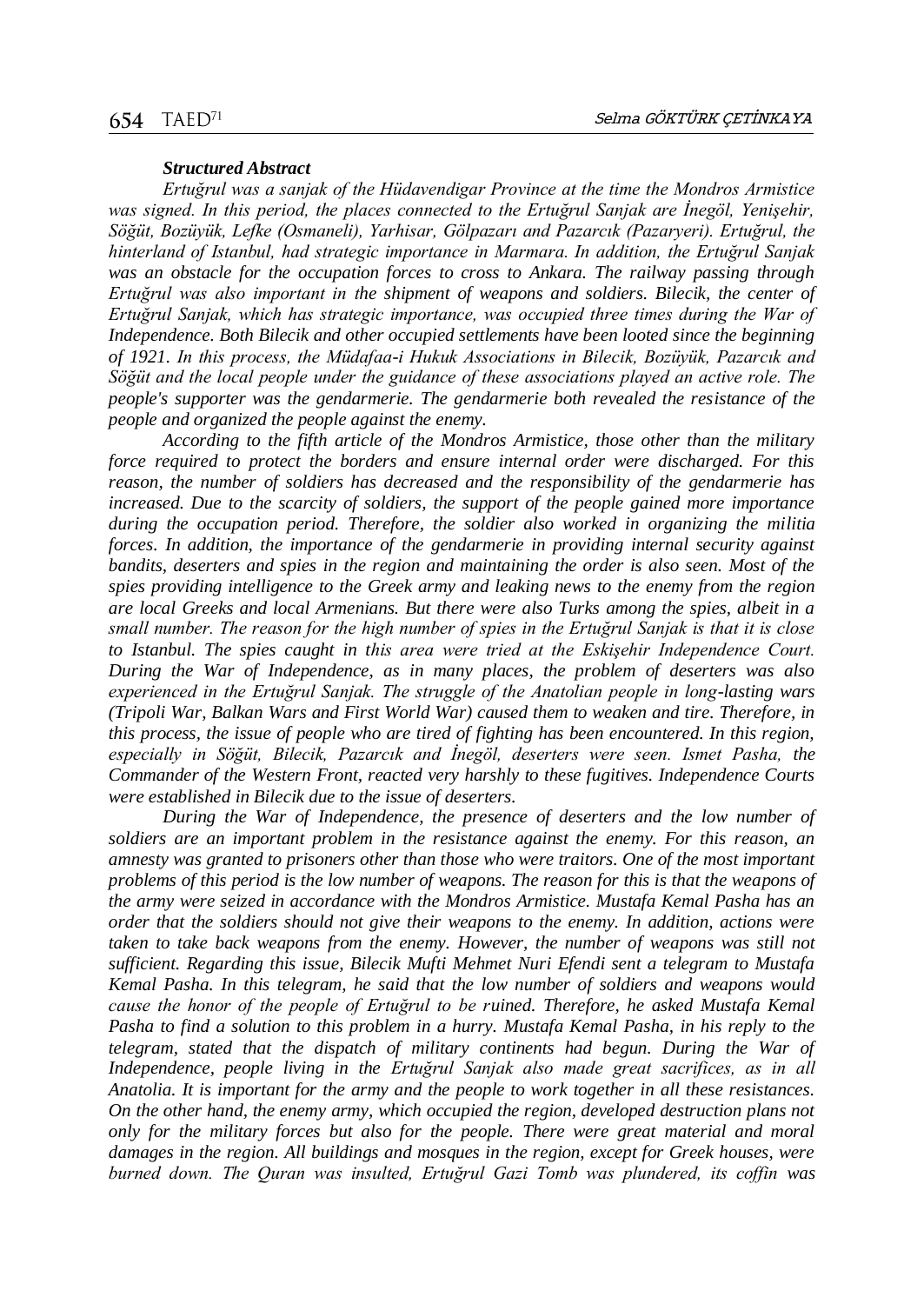*broken, gold was sought in its soil, and places of worship were destroyed. Sheikh Edebali Mausoleum was also attacked, and the honor of women and girls was defiled. The enemy soldiers and the local Greeks who helped them seized the people's belongings, crops and animals. Many people had to leave their homes and migrate to mountain villages. The official buildings in the Ertuğrul Sanjak were likewise plundered. Many villages were completely burned down. In addition, many people were taken prisoner by the Greek Army, many were martyred by torture. We know the names of only 199 of those who were martyred in the Ertuğrul Sanjak in the War of Independence. 519 veterans from the people of Ertuğrul Sanjak have the Medal of Independence. The National Struggle waged against the rich European army is the war of independence of the poor people of Anatolia. Despite all their absence, these heroic people defended their homeland at the cost of their lives. The War of Independence is not an epic, it is the truth itself.*

# **Giriş**

1885 yılında Bilecik merkez olmak üzere, Söğüt, Yenişehir ve İnegöl kazalarından ibaret Ertuğrul Sancağı oluşturulmuştur. 30 Ekim 1918'de Mondros Mütarekesi'nin imzalandığı sırada Hüdavendigar Vilayetine bağlı bir sancak konumunda olan Ertuğrul Sancağı'na bu süreçte bağlı olan yerler İnegöl, Yenişehir, Söğüt, Bozüyük, Lefke (Osmaneli), Yarhisar, Gölpazarı, Pazarcık (Pazaryeri)'tır. <sup>1</sup> Coğrafi konumundan dolayı işgalci güçlerin ele geçirmek istedikleri yerler arasında bulunan Ertuğrul, özellikle sınırları dahilinden demiryolunun geçmesi ve bu bağlamda Anadolu'yu kontrol etme ve asker ile silah sevkiyatlarını kolaylaştırma konularında mühim rol oynaması açısından değerlendirilmiştir. <sup>2</sup> Nitekim demiryolunun önemi noktasında Temsil Heyeti'nin merkezinin belirlenmesine dair 18 Kasım 1919 tarihli görüşmede Hakkı Behiç (Bayiç) Bey'in Söğüt'ü önermesine Ali Fuat (Cebesoy) Paşa'nın istasyon ile Söğüt arasındaki mesafeye dikkat çekerek tren yoluyla gerçekleşecek desteklerin Söğüt'e ve Söğüt'ten nakliyesini sağlayacak vasıta olmadığından sıcak bakmaması örnek verilebilir. <sup>3</sup> Millî Mücadele Döneminin mühim konularından olan sevkiyat hususunda demiryolu nedeniyle önem arz eden Bilecik'in Marmara ile Orta Anadolu arasında yer alışı da işgallerin nedenleri içinde yer almalıdır. Anadolu'nun Marmara'yla bağlantısını kesmek, İngiltere'nin dünyanın en stratejik yeri olarak gördüğü Boğazlar işgalinin devamlılığı için elzemdir. Bu nedenle İngilizlere göre Türk askerinin Boğazlar bölgesine gelememesi için Yunanların Batı Anadolu'da Türkleri durdurması ve galip gelmesi, özellikle Bilecik-Bursa kısmından geriye dönmemesi gerekmektedir. Bu çerçevede Erkan-ı Harbiye-i Umumiye Vekili ve Edirne Mebusu İsmet (İnönü) Paşa'nın 29 Mayıs 1920 tarihli oturumda TBMM'de izah ettiği üzere *"Öteden beri İngilizlerin matmah-ı nazarları Bilecik, Bursa havalisiyle Marmara sevahiline hâkim olmak ve bizi oralardan uzaklaştırmaktır. Bu harekât bizi Marmara sahilinden uzaklaştırmak için sureti mahsusada ihzar edilmiştir ve bunu sulh muahedesi dedikleri proje sarahaten ifade etmiştir."<sup>4</sup>* Buradan hareketle stratejik açıdan

<sup>1</sup> Ertuğrul Sancağının idari yapılanmasında yaşanan değişiklikler ve gelişmeler için *bak.* Demiryürek, 2015: 7-14.

<sup>2</sup> Hülagü, 2001: 26.

<sup>3</sup> Şimşir, Ankara 1988: 157.

<sup>4</sup> TBMM Gizli Celse Zabıtları, 29 Mayıs 1336, c.1, d. 1, 41.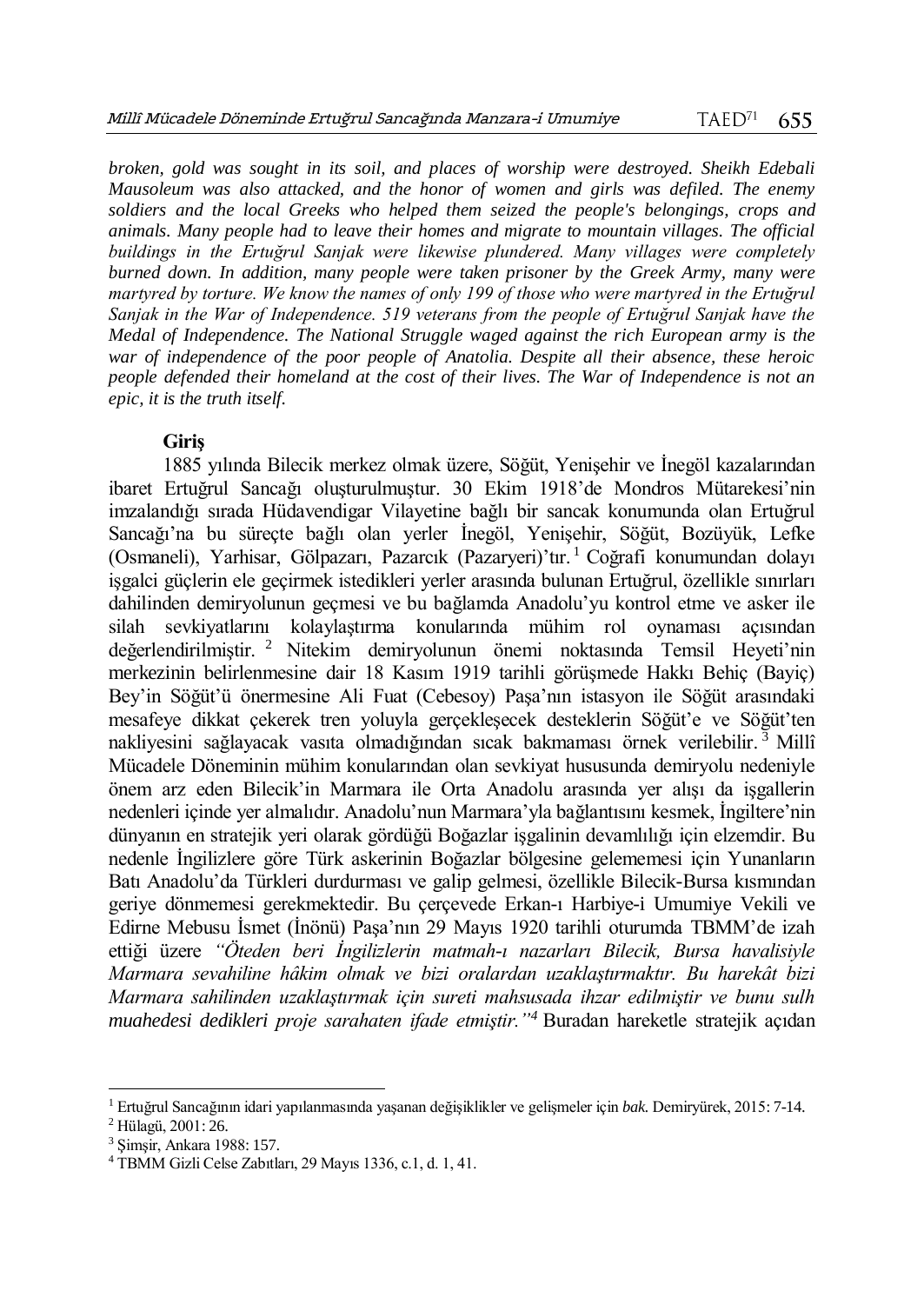önem arz eden ve İstanbul'un hinterlandı/ard bölgesi içinde yer alan Ertuğrul Sancağının işgal sürecini yoğun geçiren yerler arasında bulunduğu görülmektedir.

Bu minval üzere Ertuğrul Sancağının merkezi olan Bilecik, Millî Mücadele döneminde üç kez işgale uğramıştır.<sup>5</sup> İlk olarak 8 Ocak 1921'de işgale maruz kalmış, 11 Ocak'a kadar süren bu işgalin ardından ikincisi 24 Mart-1 Nisan 1921 arasında ve üçüncüsü 12 Temmuz 1921-6 Eylül 1922 arasında olmak üzere iki kez daha işgal altında kalmıştır.<sup>6</sup> Ertuğrul Sancağına bağlı İnegöl, 1920 Temmuzundan 1922 Eylülüne kadar işgal altında kalırken<sup>7</sup> Yenisehir ilk olarak 27 Ekim-2 Kasım 1920 tarihleri arasında isgale uğramıştır. Bu ilk işgali, 6-14 Ocak 1921 tarihleri arasında ikinci; 23 Mart-4 Nisan 1921 arasında üçüncü; 10 Temmuz-16 Temmuz 1921 tarihleri arasında dördüncü, 24 Temmuz 1921-6 Eylül 1922 arasında beşinci işgal izlemiş ve bu işgal süreci, 6 Eylül 1922'de sona ermiştir.<sup>8</sup> Söğüt 8-11 Ocak 1921, 24 Mart-2 Nisan 1921<sup>9</sup> ve 12 Temmuz 1921-6 Eylül 1922 arasında Yunan işgaline maruz kalmıştır.<sup>10</sup> Bozüyük ve çevresine ilk olarak 8-11 Ocak 1921'de giren Yunan askeri bölgeden 4 Eylül 1922'de çıkarken<sup>11</sup> ilk olarak 8-11 Ocak 1921'de, ardından 24 Mart-2 Nisan 1921 ve son olarak 13 Temmuz 1921'de işgal edilen Pazarcık ise<sup>12</sup> 5 Eylül 1922'de<sup>13</sup> isgalden kurtulmuştur.

İngiltere başta olmak üzere işgal güçlerinin ele geçirmekte hırslandığı yerler arasında olan ve İstanbul'u, daha da genel ifadeyle Boğazlar'ı ve Marmara'yı çevrelemek amacıyla muhakkak elde tutulmaya çalışılan Ertuğrul Sancağı, işgaller sürecinde yangın ve yağma yerine dönmüştür. Burada gerçekleşen işgallere karşı mücadelede ve yaşanan sıkıntıların giderilmesi faaliyetlerinde halkın direnişi oldukça mühimdir ve bu bağlamda jandarmanın üstlendiği rol, düşmanla mücadele etmesinden ayrı halkı teşkilatlandırma, asayişi ve iç güvenliği sağlama noktalarında da dikkate şayandır. Ayrıca yörede kurulan Müdafaa-i Hukuk Cemiyetlerinin de işgal sürecindeki faaliyetleri çok önemlidir. Bilecik Müdafaa-i Hukuk Cemiyeti'nin kurucularından Bilecik Müftüsü Mehmet Nuri Efendi, Bozüyük Müdafaa-i Hukuk Cemiyeti Reisi Yörük Emin Ağa, Pazarcık Müdafaa-i Hukuk Cemiyeti Reisi Sarnıç köyünden Yetimoğlu, Millî Mücadele döneminin ilk mehter takımını kuran ve ayrıca iki de müfreze oluşturan Bozüyüklü Mülazım-ı Evvel Halil Nuri Bey, Söğüt Müdaafaa-i Hukuk Cemiyeti Reisi Abdullah (Timurlenkoğlu) Efendi, Söğüt Müftüsü Mustafa Lütfi (Kileci) Efendi, Pazarcık ve çevresindeki asayişsizliğe karşı direnmek için müfreze kuran Yetimoğlu Cafer Bey gibi nice kahraman, yaşanılan işgaller esnasında varlık gösteren Ertuğrulluların yönlendiricisi olmuştur.<sup>14</sup> Ayrıca Söğüt'te Belediye Reisi Kamil Bey, Cevdet Baybura, Nuri Büyüktuğrul, Sabri İpek, Ragıp İpek, Mehmet Madenoğlu, Nail Kibaroğlu, Ali Osman Yazgan, Hazım Şahin; Bozüyük'te Ahmet Rasim Bey, Belediye

<sup>5</sup> TBMM Zabıt Ceridesi, 11 Şubat 1341, c. 13, d. 2: 352.

<sup>6</sup> Bilgin, 2015: 297.

<sup>7</sup> Yetik, 2019: 42, 91.

<sup>8</sup> Boykoy, 2010: 49.

<sup>9</sup> TBMM Zabıt Ceridesi, 2 Nisan 1337, c. 9, d. 1: 322.

<sup>10</sup> Arslan-Çetinkaya, 2016: 123.

<sup>11</sup> Sarıkoyuncu-Akbaş, 2011: 121,187.

<sup>12</sup> Kocaoğlu, 2008: 29.

<sup>13</sup> Vatan, 2017: 198.

<sup>14</sup> Yılmaz, 2007: 15; Öksüz-Akbaş, 2009: 24, 36.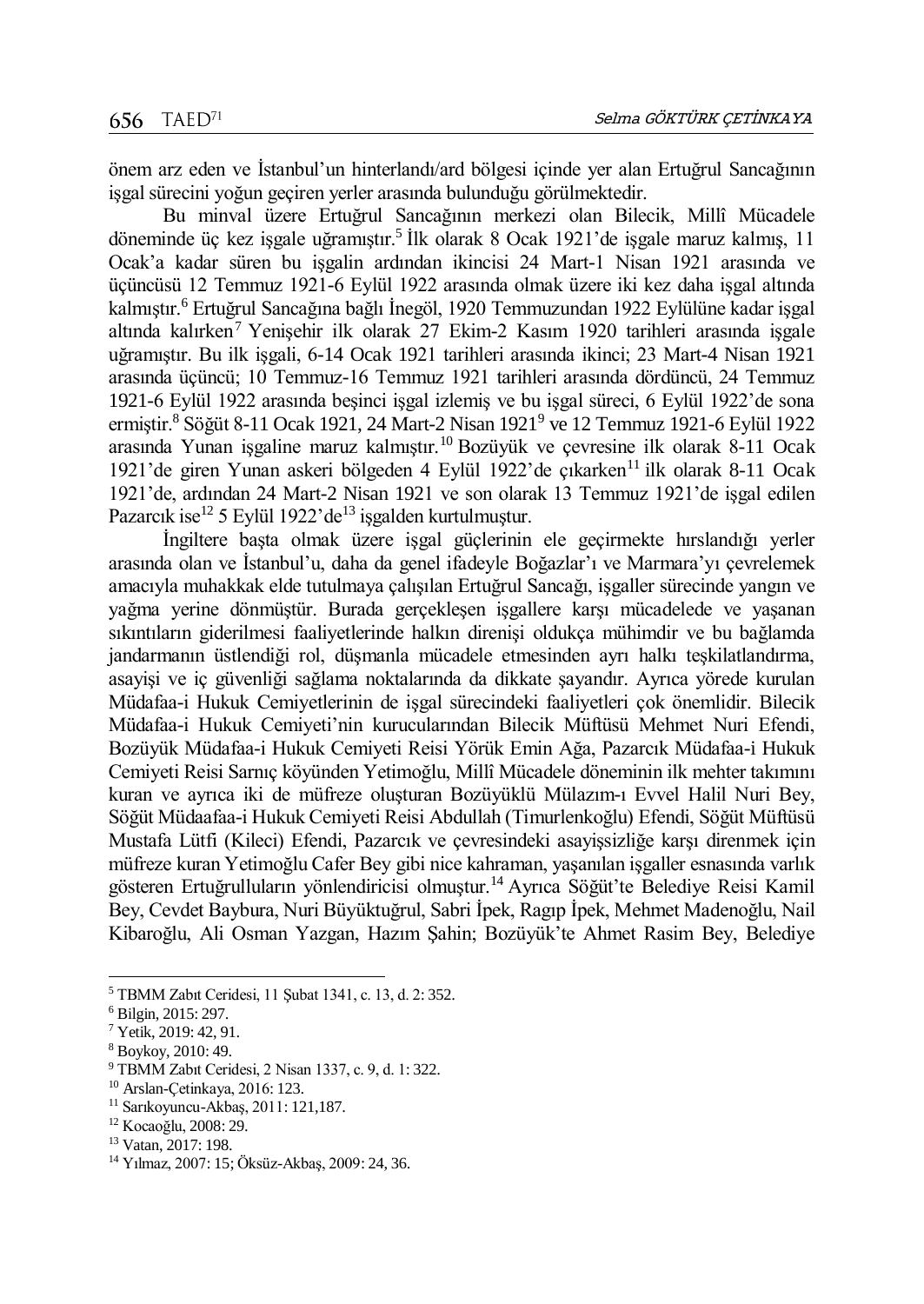Reisi Hacı Al Efendi, Muratzade Ali Osman Efendi, Raif Efendi, Bakkalcızade Nafız ve Ethem Efendiler, Balcızade Mustafa Efendi, Hacı Zafer Efendi, Ziverzade Mustafa Efendi, Ali Beyoğlu Neşet Bey, Davutlarlı İbrahim Efendi de Millî Mücadele Döneminde faaliyet gösterenlerden adı belli olanlar arasındadır.<sup>15</sup> Ayrıca Ertuğrul'u bu dönemde TBMM'de temsil eden milletvekilleri Mustafa Kemal (Güney), Necip (Soydan), (Osmanzade) Ahmet Hamdi (Aksoy) ve Müdafaa- Hukuk teşkilatında da görev alan Halil İbrahim (Işık) Beyler de bölgede yaşanan sıkıntıları Ankara'ya aktarma hususunda rol oynamışlardır. Rahatsızlığı nedeniyle yurt dışına gönderildiği için sadece ilk altı ay aktif olan Ahmet Hamdi (Lakşe) Bey de ilk Meclis'teki bir diğer Ertuğrul Mebusudur.<sup>16</sup> Topyekûn bir mücadeleye tutuşan yöre insanı uzun ve oldukça yıkıcı bu işgal sürecinin neticesinde tüm Anadolu gibi bağımsızlığına ulaşabilmiştir.

# **Millî Mücadele Döneminde Ertuğrul Sancağında Asayiş**

Genel olarak 1921'in Ocak ayından 1922 senesinin Eylül ayı başına kadar işgal süreçleri yaşayan Ertuğrul Sancağında bu dönemde asayiş noktasında pek çok yerde olduğu gibi problemler gözlemlenmektedir. Mersin Mebusu Salâhaddin (Köseoğlu) Bey'in de ifadesiyle

*"Yalnız bugün nazarı dikkate alınan şey, memleketin en mühim meselesi asayiş meselesi olduğu, binaenaleyh gerek ahvali hazırada ve gerek bu ahvalin binnetice bir sulha müncer olduğu zamanda bu memleketin emnü asayişine muktedir, tensik görmüş bir jandarma ile çıkmış olması keyfiyeti, Emniyeti Umumiyenin derecesini takdir edip harice bir muvaffakiyet göstermesi kendisinin üssülesası muvaffakiyeti olacak kadar ehemmiyetlidir. Ve bu noktai nazardan jandarmanın keyfiyeten ıslahına çalışmak behemehal lâzımdır."<sup>17</sup>*

Asayiş ve emniyetin bu denli önem arz ettiği bir süreçte, Ertuğrul Mebusu Mustafa Kemal (Güney) Bey'in belirttiği üzere işgal ile birlikte tüm memurlar çağrılmış, polisler Kayseri'ye sevk edilmiştir. Sonrasında merkez Gölpazarı'na taşınmış ve polis memurları da geri çağrılmıştır.<sup>18</sup> Öncesinde ise bilindiği üzere Mondros Mütarekesi'nin jandarmayı da içeren maddelerinin uygulanması kaçınılmaz hale gelmiştir. Mütarekenin beşinci maddesine göre sınırların korunması ve iç asayişin devamı için gereken asker kuvvetinin dışındakiler terhis edilecek ve yirminci maddeyle de terhis edileceklerin silah ve diğer malzemelerinin nasıl kullanılacağına dair verilecek talimata uyulacaktı. <sup>19</sup> Sevr Anlaşması'nda jandarma güçleri en çok 35.000 kişi olabilir dense de Umum Jandarma Kumandanlığı Karargâhında istihdam edilen 223 kişiyle birlikte toplam 25.149 kişi

<sup>15</sup> Öksüz, Akbaş, 2009.

<sup>16</sup> TBMM Albümü 1920-2010, c. 1 (1920-1950), 2010: 27.

<sup>17</sup> TBMM Zabıt Ceridesi, 12 Haziran 1338, c. 20, d. 1: 376.

<sup>18</sup> TBMM Gizli Celse Zabıtları, 13 Şubat 1338, c.1, d. 1: 761.

<sup>&</sup>lt;sup>19</sup> Erim, 1953: 520, 523.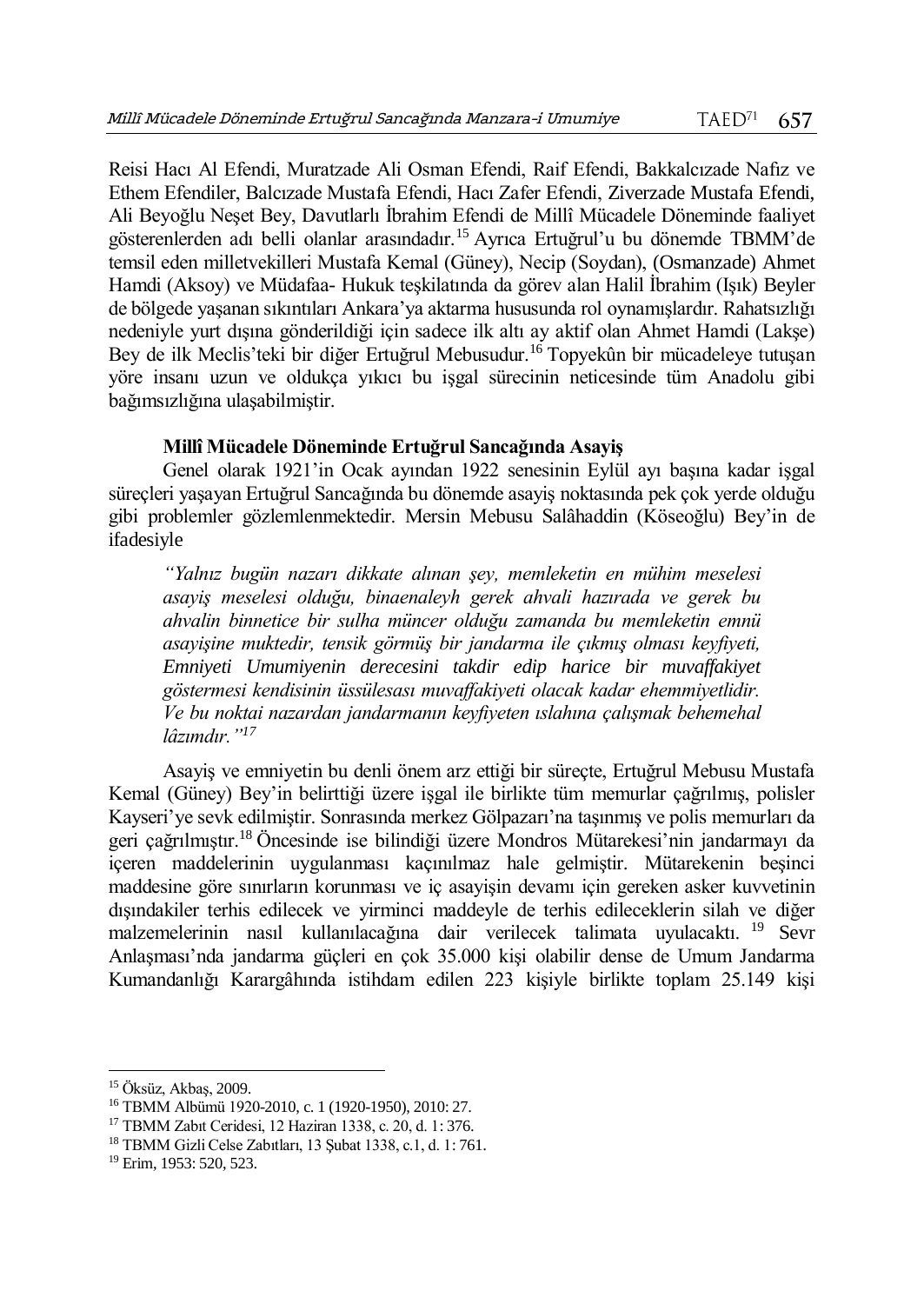vardır.<sup>20</sup> Mütareke sonrası<sup>21</sup> İşgal güçlerinin istedikleri gibi hareket eder hale gelmeleri ve özellikle Rum ve Ermeni tutukluları serbest bırakabilmeleri durumu Anadolu'nun asayiş noktasında da zorlu bir döneme girmesine neden olmuştur. Hapishanelerden kaçanlar, suçuna bakılmadan serbest bırakılanlar ile uğraşmak gerekliliği ortaya çıkmıştır.<sup>22</sup> Ancak İstanbul'un bir şey yapamamazlığı karşısında, 21 Ağustos 1920'de Büyük Millet Meclisi tarafından 17 jandarma alayı ile 13 bağımsız jandarma taburundan ibaret bir jandarma teşkilatı meydana getirilmiştir. Buna göre İstanbul, Aydın, Ankara, Konya, Sivas, Adana, Trabzon ve Bitlis'te sekiz müfettişlik oluşturulmuştur. İstanbul Bölge Müfettişliği içinde İstanbul, Hüdavendigar, Karesi ve İzmit Jandarma Alayları ile Bağımsız Çanakkale ve Çatalca Taburları yer almıştır. Ertuğrul Sancağı dahilindeki asayiş ile ilgili meseleler de Hüdavendigar Jandarma Alayı merkezli çözüme kavuşturulmaya çalışılmıştır.<sup>23</sup>

Buradan hareketle özellikle Hüdavendigar'a bildirilen şikayetlerle Ertuğrul Sancağındaki asayiş ile ilgili problemleri görebilmekteyiz. Örneğin 1 Mart 1919'da Bilecik Mutasarrıflığından Hüdavendigar Vilayetine bildirilen şikâyette, milletin hükümete, hükümetin de millete karşı vazifelerinin olduğundan, millet hükümete vergi verirken hükümetin de milletin can, mal, ırz ve namusunu koruması gerekliliğinden bahsedilmiştir. *"Hükümetin millete karşı vazifesini yerine getirmediğini milletin görmesi halinde millet gerekeni bizzat kendisi yapacaktır"* denilerek asayişin bozukluğu anlatılmıştır. Yenişehir-Bursa, Yenişehir-İnegöl, Yenişehir-Bilecik, Gemlik-Orhangazi ve Yenişehir-İznik yollarının eşkıyalar tarafından basıldığı ve halka baskı uygulandığı söylenerek mevcut jandarma gücü ile asayişin muhafazası mümkün olmadığı için köylülerin can, mal ve ırz güvenliklerini sağlamak adına silahlı olarak nöbet tuttuğu ifade edilmiştir. Bu yüzden bölge için acil önlem alınması gerekliliğinden bahsedilmiştir. Esasen halkın kendini ve memleketini savunmak için başvurduğu çareler Mütarekenin imzalanması sonrasında başlamıştır. Yukarıda bahsedildiği üzere Mondros Mütarekesi gereği, 16 Aralık 1918'de Beşinci Menzil Müfettişliği, Bilecik ve çevresindeki tüm askeri birliklerin görevlerine son verildiği<sup>24</sup> ve bölgede bulunan birliklerin bir an önce Bursa'ya gitmeleri emrini vermiştir.<sup>25</sup>

Karargâh-ı Umumi Üçüncü Şube tarafından 21 Aralık 1918'de Bilecik İstasyon Kumandanlığına çekilen telgrafla da Bilecik İstasyon Kumandanlığı'nın kaldırıldığı bildirilmiştir.<sup>26</sup> Bu ortamda, kolluk kuvvetlerinin yetersizliği, Millî Mücadelenin henüz oluşmadığı süreçte ayrılıkçı ve bozguncu hareketler ile adi nitelikli eşkıyalık

l

<sup>&</sup>lt;sup>20</sup> Jandarma Genel Komutanlığı Tarihi- II 2002: 261, 264. 1922'de jandarma mevcudu ise şu şekilde belirtilmiştir: *"On dört bin altı yüz yirmi bir piyade; 5308 süvari, ceman 19.659'dur. Bu miktarın da iki bin üç yüzü mükellef efrattır." Bak.* TBMM Zabıt Ceridesi, 12 Haziran 1338, c. 20, d. 1: 380.

<sup>21</sup> Mondros Mütarekesi sonrası jandarmada yaşanan gelişmeler için *Bak.* Ek.1.

<sup>22</sup> Bilgin, 2012: 32

<sup>23</sup> Jandarma Genel Komutanlığı Tarihi-I 2002: 198.

<sup>24</sup> Jandarmanın I. Dünya Harbi esnasında yaşadığı olumsuz dağılım sonraki süreci de etkileyecektir: *"Harbi Umumide maalesef ordu mevcuduna tensik için doğru ve yanlış olarak umum jandarma kıtaatının talim görmüş efrat ve zâbitanı alınarak alaylara dördüncü tabur olarak verilince jandarma çırılçıplak kaldı ve kendisine her taraftan döküntü verildi. Tabii onlar harbde ötede beride zayi oldu. Enkazı toplamak istediler; o da kabil olamadı. Bu suretle memleketin büyük bir ümitle ve büyük masrafla esaslı bir surette mektepten yetiştirdiği efrat ve zâbitan dağıldı." bak.* TBMM Zabıt Ceridesi, 12 Haziran 1338, c. 20, d. 1: 378.

<sup>&</sup>lt;sup>25</sup> Bilgin, 2012: 32-33.

<sup>26</sup> Bilgin, 2012: 33.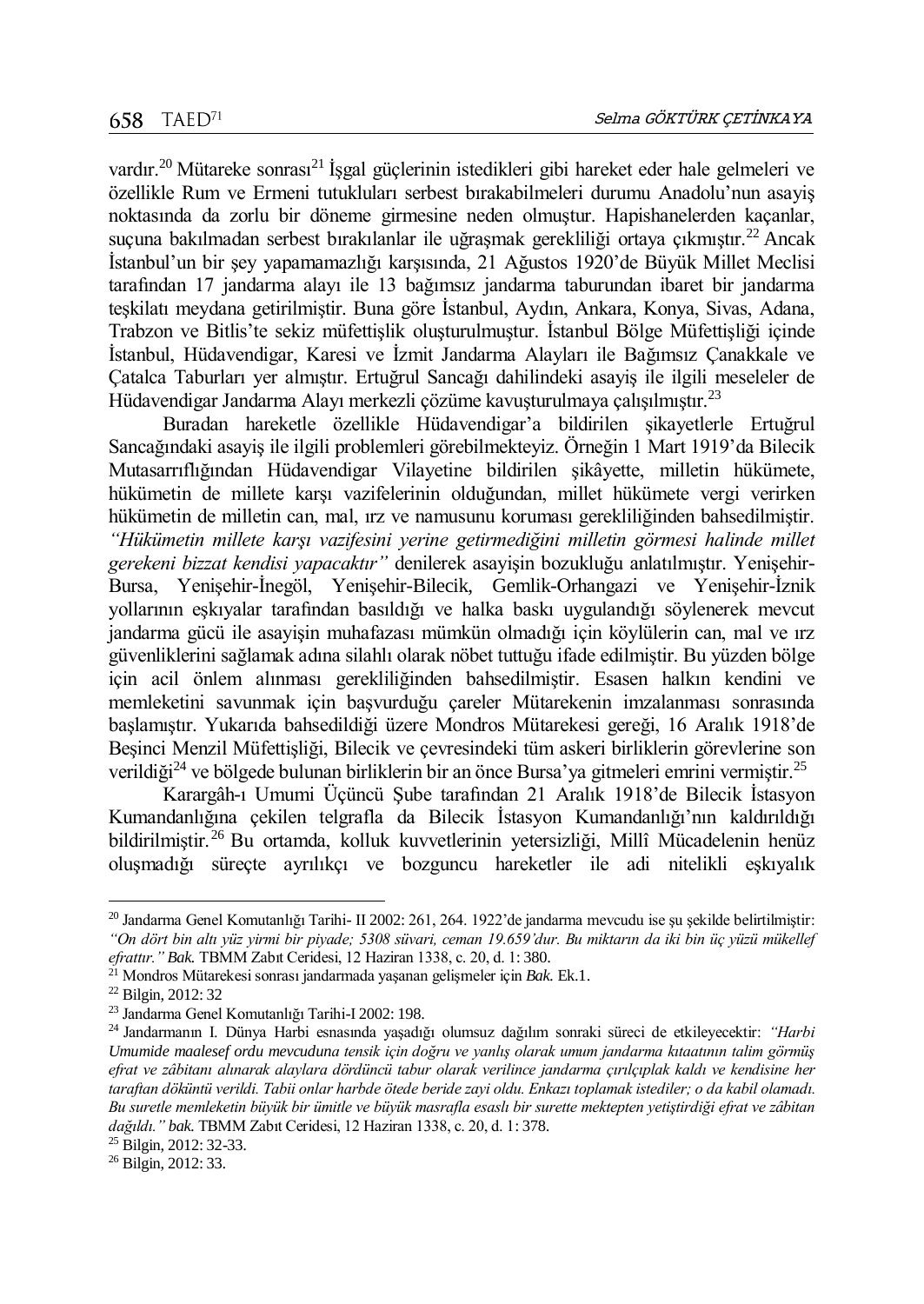faaliyetlerinden kaynaklanan huzursuzluklar giderek artış göstermiştir.<sup>27</sup> Millî Mücadelenin başlamasıyla da hem cephe gerisindeki isyanları bastırmak hem de düşmanla mücadele etmek gibi iki zorlu görev arasında sıkışıp kalan jandarmanın yoğun iş yükünü anlatması açısından Erzurum Mebusu Hüseyin Avni (Ulaş) Bey'in şu ifadeleri de değerli görülmelidir:

*"Efendiler, yarım saat bir jandarma karakolunda oturacak olursanız baş döndürecek bir hal görürsünüz. Asker firarisi, tekâlifi millîye takibi, vazaifi mülkiye takibi, şakî takibi, adliye vazaifi, mülkiye vazaifi, bir karakolda yirmi nefer bulunursa ve bulunması lâzım geliyorsa bu vazaif dolayısıyle karakolda bunlardan nöbetçi bile kalmaz. Bir köyde yarım saat oturunuz. Günde on defa jandarma gelir, araba lâzım, Ahmed firar etmiştir ve saire olmuştur gibi... Bunlara ağır ve azîm bir vazife tevdi etmişiz ve zannediyorum ki, bütün devair olamıyacak bir işi bile üzerinden atmak için jandarmaya yüklüyor, jandarmanın vazifesi bu kadar çoktur, jandarma çok meşguldür."<sup>28</sup>*

Jandarmanın meşguliyetine destek olması adına bu süreçte eğitim görmemiş, yaşları 40-45 civarında olanlardan inzibat unsurları da meydana getirilmiştir.<sup>29</sup> 1922'de sayıları 2300 olan gönüllü jandarmanın bulunduğu yeri iyi tanıyan, köyleri, yolları bilen kişilerden olması önemlerini artırsa da giderek azaltıldıklarını da bilmekteviz.<sup>30</sup> Gönüllülerin çoğunun birbiri ile akrabalık bağı olan insanlardan oluşup bunların teşkilatlanmasının mevcut karargâhlar tarafından gerçekleştirildiği, disipline uymayanların mevcut yapılardan ayırıldığı bilinmektedir. Milis kuvvetlerin teşkilatlandırılmasına Osmaneli'ndeki Zafer Taburu örneği verilebilir. Bu dönemde pek çok grup karargâhı, "başıbozuk müfrezelerden muntazam alay, fırka ve kolordu meydana getirmekle görevlendirilmiştir" ve bunlardan biri de Zafer Taburu'dur. İstanbul'dan Anadolu'ya firar eden Mustafa Bey Alayı (sonrasında 15. Alay adını almıştır) subaylarından da faydalanan Zafer Taburu, milislerin, özellikle de kendi köylerinin kurtarılmasını amaçlayan ve emir-komuta noktasında problemli olan çetelerin teşkilatlandırılmasında büyük rol oynamıştır ki bunun neticesinde Bursa'ya önemli taarruzlar gerçekleştirecek kıtalar ortaya çıkarılmıştır.<sup>31</sup> Yöredeki Müdafaa-i Hukuk Cemiyetlerinin inzibatı sağlama adına meydana getirdiği müfrezeler arasında yer alan Hacı Zafer Efendi, Nafiz Efendi ve Raif Efendi Müfrezelerinin de özellikle Gündüzbey ve İnönü'deki mücadelelerdeki başarıları gözden kaçırılmamalıdır.<sup>32</sup>

Garbi Anadolu Umum Kuva-yı Millîye Komutanı Ali Fuat Paşa, Bilecik'e çağırdığı Batı Cephesi komutanlarına 14 Ekim 1919'da görev dağılımı yapmıştır. Ancak bu görüşmenin ardından İzmir Cephesi'ne doğru hareket halindeyken Seyitgazi'da İstanbul Hükümeti tarafından durdurulmuştur.<sup>33</sup> Öte yandan Ali Fuat Paşa gerek Sivas Kongresi gerekse Amasya Görüşmeleri esnasında İstanbul yönünden gelebilecek İngiltere ve

<sup>27</sup> Jandarma Genel Komutanlığı Tarihi, c. II: 103.

<sup>28</sup> TBMM Zabıt Ceridesi, 12 Haziran 1338, c. 20, d. 1: 385.

<sup>29</sup> Jandarma Genel Komutanlığı Tarihi-II, 2002: 105.

<sup>30</sup> TBMM Zabıt Ceridesi, 12 Haziran 1338, c. 20, d. 1: 378.

<sup>31</sup> Yazman, 1999: 195-200.

<sup>32</sup> Yılmaz, 2007: 15-16.

<sup>33</sup> Türkmen, 2001: 226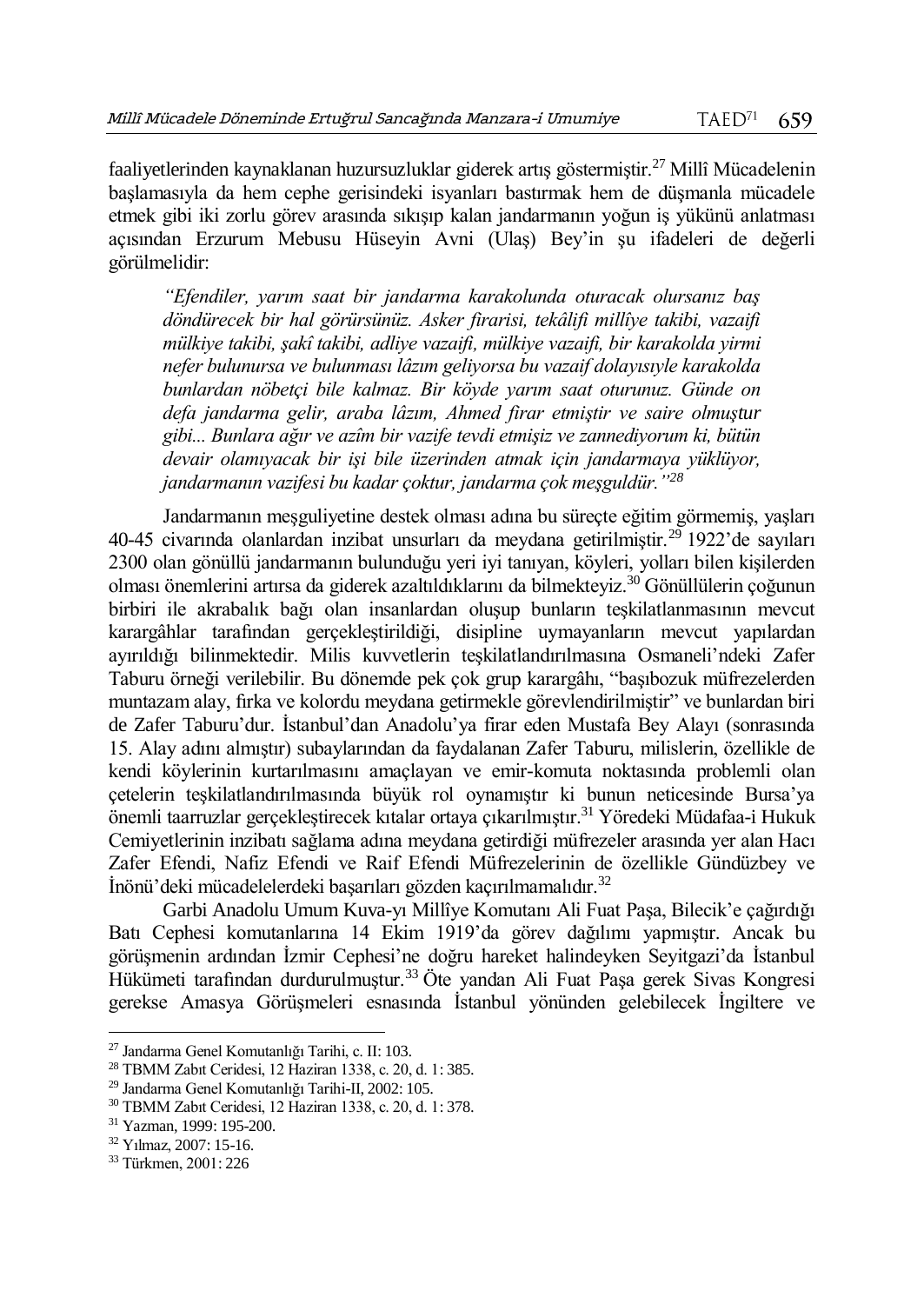hükümet temelli tehditlere karşı Eskişehir-Bilecik tarafında set oluşturmuştur. 34 25 Temmuz 1920'de ise Garp Cephesi Kumandanı Ali Fuat Paşa Garp Cephesi mıntıkasında yer alan bütün kuvvetlere görev taksimatıyla ilgili bir emir tebliğ ederek Bilecik mıntıkasında Ertuğrul Grubu (11. ve 61. Fırkalar) Bursa ve İzmit arasındaki doğuya ilerleyecek düşmanı Sakarya'nın batısında durdurmak, 24. Fırka ile birlikte hareket ederek Garp Cephesi Kumandanlığı tarafından talep edildiğinde verilmek üzere iki alay piyadeyi diğer istikâmetler için hazır bulundurmakla görevlendirilmiştir. İlk düzenli birlik Ertuğrul Grubunun teşkiliyle Yenişehir-İnegöl hattında yeni bir cephe oluşturulmuş ve Bursa üzerinden ilerleyen düşman bu cephedeki savunma sayesinde durdurulmuştur.<sup>35</sup> Bu sırada 25-26 Nisan 1920 gecesi Fevzi (Çakmak) Paşa İstanbul'dan Ankara'ya geçmek için Lefke'de karargahında bulunan Ali Fuat Paşa'nın yanına gelmiş, Ali Fuat Paşa'nın kurmay başkanı Binbaşı Saffet (Arıkan) Bey'in Mustafa Kemal Paşa ile gerçekleştirdiği telgraf trafiğinin ardından ertesi gün buradan ayrılmıştır. Saffet Bey'in telgraflarına olumlu yaklaşmayan Mustafa Kemal Paşa'yı Ali Fuat Paşa'nın ikna ettiği görülmektedir. Henüz 15 gün öncesine kadar Harbiye Nazırı olan Fevzi Paşa'nın Ankara'ya yönelik olumsuz tutumunun Mustafa Kemal Pasa'daki tesirinin devam ettiğini söyleyebiliriz.<sup>36</sup>

Açılan yeni cepheyi incelemek üzere 27 Temmuz 1920'de de Ankara'dan hareketle bölgeye gelen Mustafa Kemal Paşa başkanlığındaki heyet Bilecik'te Kolordu Kumandanı ve Ertuğrul Grubu Kumandanı Miralay Kazım (Özalp) Bey tarafından karşılanmış, daha istasyondayken bazı küçük birlikler teftiş edilmiş ve o gece Bilecik'te geçirildikten sonra ertesi gün Eskişehir istikametine doğru gidilmiştir. Mustafa Kemal Paşa'nın 9 Ağustos'ta TBMM'de verdiği bilgiye göre aynı gün heyet trenle<sup>37</sup> Karaköy İstasyonuna ve oradan da arabalarla geç bir saatte Pazarcık'a geçmiştir. *"Pazarcık Bursa istikametinde ve vaziyete göre ve her vakit fevkalâde mühim olan bir sevkülceyş istikametinde bulunuyordu"* yorumunda bulunan Mustafa Kemal Paşa, bu karargâhta bulunan olağanüstü düzenli birliklerden de bahsetmiştir. Ertesi gün İnegöl istikametine hareket edilip ana mevziiye ulaşılmış, akabinde tekrar Pazarcık'a dönülüp Karaköy İstasyonundan Ertuğrul'a geçilmiştir. Ertuğrul Gurubu için Mustafa Kemal Paşa'nın şu sözleri de önem arz etmektedir:

*"Efendim bu gurup mühim olarak iki istikameti ihtiva ediyor, biri Bursa İnegöl, Eskişehir; diğeri Bursa ve Bilecik üzerindedir. En mühim istikamet* 

l

<sup>34</sup> Kocahanoğlu, 2005: 230, 232.

<sup>35</sup> Hülagü, 2001: 150-151. Bilgin, 2012: 148.

<sup>36</sup> Aydemir, 1999: 237-239.

 $37$  Bu dönemde karşılaşılan önemli sorunlardan biri de odun sıkıntısı nedeniyle trenlerin hareketliliği ile ilgilidir. Örneğin 14 Kasım 1920 tarihinde hareket edecek olan Afyon-Eskişehir ve Afyon-Konya askeri trenleri odun olmadığı için hareket edememiş, öncesindeki dört tren de aynı nedenden on altışar saat beklemek zorunda kalmıştır. Bkz. TBMM Zabıt Ceridesi, 22 Kasım 1336, c. 6, d. 1: 5. Ayrıca Temsil Heyeti İstanbul'un işgali sonrası Arifiye-Konya, Eskişehir-Ankara, Konya-Yenice ve Uşak-Afyon ile Toros-Amanos Hatlarının yabancı şirketlerle bağlantısını kesmiş; 23 Mart 1920 itibariyle de 20. Kolordu Kumandanlığı Ankara-Eskişehir, Eskişehir-Konya-Ulukışla ve Eskişehir-Bilecik hatlarını kendi kontrolü altına almıştır. 18 Temmuz 1920'de Anadolu-Bağdat Demiryolları Müdüriyet-i Umumiyesi kurulmuştur. Eskişehir-Bilecik de dahil hatlardan bir kısmı demiryolu idaresinin de başında yer alan Behiç (Erkin) Bey'in yönetimine verilmiştir. Fakat Kütahya-Eskişehir Muharebeleri sonucu TBMM'nin elinde sadece Ankara-Polatlı ve Yenice-Konya-İshaklı Hatları kalmış; savaş esnasında Polatlı-Bilecik arasındaki demiryolları çok fazla tahrip edilmiştir. *bak.* As, 2013: 74-77.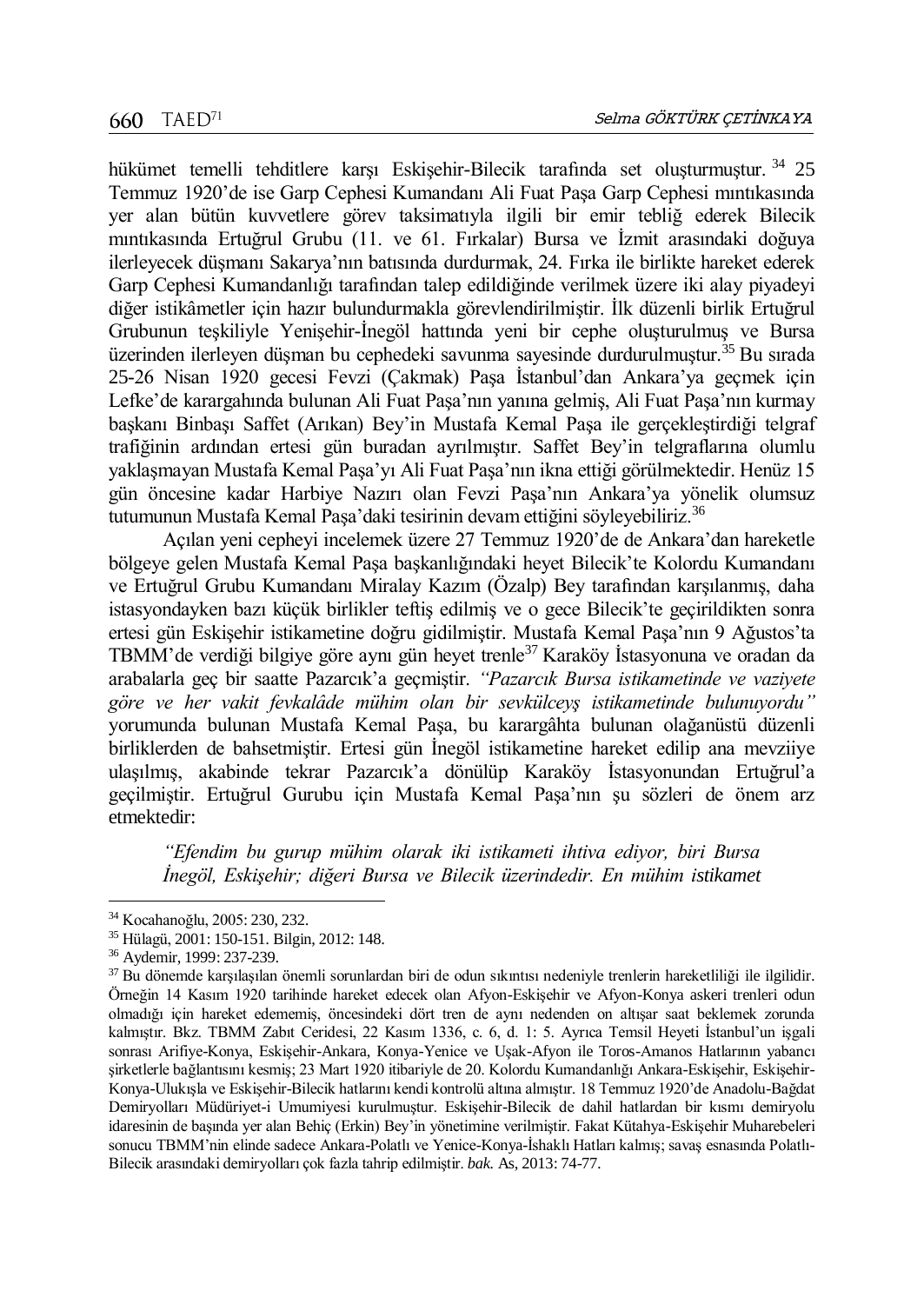*İnegöl'dür ve bunun üzerindeki heyet de kabiliyet itibariyle şayanı emniyet bir kıta olmaktadır. Yine aynı istikameti icabında muhafaza etmek veyahut aynı mevkii tehdit eden Yenişehir üzerinde de Kâzım kuvvetleri bulunmaktadır ki bunun heyeti umumiyesi itibariyle ve düşman şarka hareketinde bu iki ufak, fakat ehemmiyetli cephelerimizden bir veya diğer parçasına çarpar ve iki grup düşman üzerine müessir olur ki bu grubun sağ cenahı Kâzım Bey kıt'asıdır. Bu kıtaatan Adapazar havalisinde bulunan ve bunun daha ilerisinde ayrıca kıtaat mevcuttur. Kâzım kıtaatında olduğu gibi Arif kıtaatının da tezyidi ve daha gerilerde kıtaat teşkil ve tensikiyle iştigal edilmektedir."<sup>38</sup>*

Mustafa Kemal Paşa'nın bölgeye bir diğer gelişi ise aynı yılın sonunda olmuş; 5 Aralık 1920'de Bilecik İstasyon binasında İstanbul Hükümeti temsilcileriyle bir görüşme gerçekleştirilmiştir. Bilecik Mülakatı işgal devletlerinin Sevr'i Ankara'ya kabul ettirme çabalarından birisi olup bu çabasında İstanbul'un Ankara'yı ikna etmesine yönelik bir plan uygulanmaya çalışılmıştır. Bu plan doğrultusunda İstanbul, Ankara ile irtibata geçmiş ve görüşme Bilecik İstasyonu'nda yapılmıştır. Dahiliye Nazırı İzzet Paşa başkanlığındaki İstanbul Heyetinde Bahriye Nazırı Salih Paşa, Ziraat ve Ticaret Nazırı Hüseyin Kazım, Bern Büyükelçisi Cevat, Babıali Hukuk Müşaviri Münir (Ertegün), Rasathane Müdürü Fatin (Gökmen), Topçu Binbaşı Hasan, İzzet Paşa'nın yaveri Yüzbaşı Naci Ali ve Bahriye Yaveri Yüzbaşı Hikmet, Polis Kemal yer almıştır.<sup>39</sup> TBMM ve Hükümeti Başkanı Ankara Mebusu Mustafa Kemal Paşa'nın başkanlığındaki Ankara heyetinde ise zaten Bilecik'te bulunan Erkan-ı Harbiye Reisi ve Umum Garp Cephesi Kumandanı Edirne Mebusu İsmet Paşa, Karesi Mebusu Kazım (Özalp) Paşa, Saruhan Mebusu Celal (Bayar), Antep Mebusu Kılıç Ali, Eskişehir Mebusu Eyüp Sabri (Akgöl), Denizli Mebusu ve 1916'da Ertuğrul Mutasarrıflığı yapmış olan Hakkı Behiç, Diyarbakır Mebusu Hacı Şükrü (Aydındağ) bulunmuştur. Ankara'dan gelirken Çerkez Ethem ve kardeşi Saruhan Mebusu Reşit Bey de getirilerek Bilecik'teki İsmet Paşa ile görüştürülmesi düşünülmüşse de kendisinin 4 Aralık'ta Hacı Şükrü Bey'le firar etmesi hadisesi de bu sırada yaşanmış, peşinden Kazım Paşa ile Reşit Bey gönderilmiştir. Tafsilatlı olarak Nutuk'ta anlatılan olayla ilgili Mustafa Kemal Paşa Çerkez Ethem'in amacının Düzce'deki Sarı Efe güçleri ve Lefke'deki Gök Bayrak Taburunu kendine katarak ve Demirci Mehmet Efe'nin de kendisiyle bir isyana kalkışmasını sağlayarak cephe kumandanlarını kendine bağlamak ve subayların karşılık vermelerini önlemek olduğunu belirtmektedir.<sup>40</sup> Nitekim TBMM'nin 29 Aralık 1920 tarihli gizli celsesinde de bu konu üzerinde durulmuştur. Mustafa Kemal Paşa'nın ifadelerinden anlaşılacağı üzere düzenli ordunun kurulmuş olmasına karşın bölgedeki düzensiz ve silahlı oluşumların varlığını devam ettirerek ordu emrine girmeden geri durmaları ve Çerkez Ethem'in de aynı düşünceyi savunması işgaller esnasında yaşanan sıkıntılı meseleler arasındadır ki Gök Bayrak Taburu da Mustafa Kemal Paşa açısından bu süreçte aynı bağlamda değerlendirilmiştir. Adı geçen taburun Bilecik'te verdiği rahatsızlıklar nedeniyle

<sup>38</sup> TBMM Gizli Celse Zabıtları, 9 Ağustos 1336, c.1, d. 1: 118-119.

<sup>39</sup> Aytepe, 2004: 28-29. Türker, 2017: 82.

<sup>40</sup> M. K. Atatürk, *Nutuk*-II: 521-530. TBMM Albümü 1920-2010: 21-24, 55.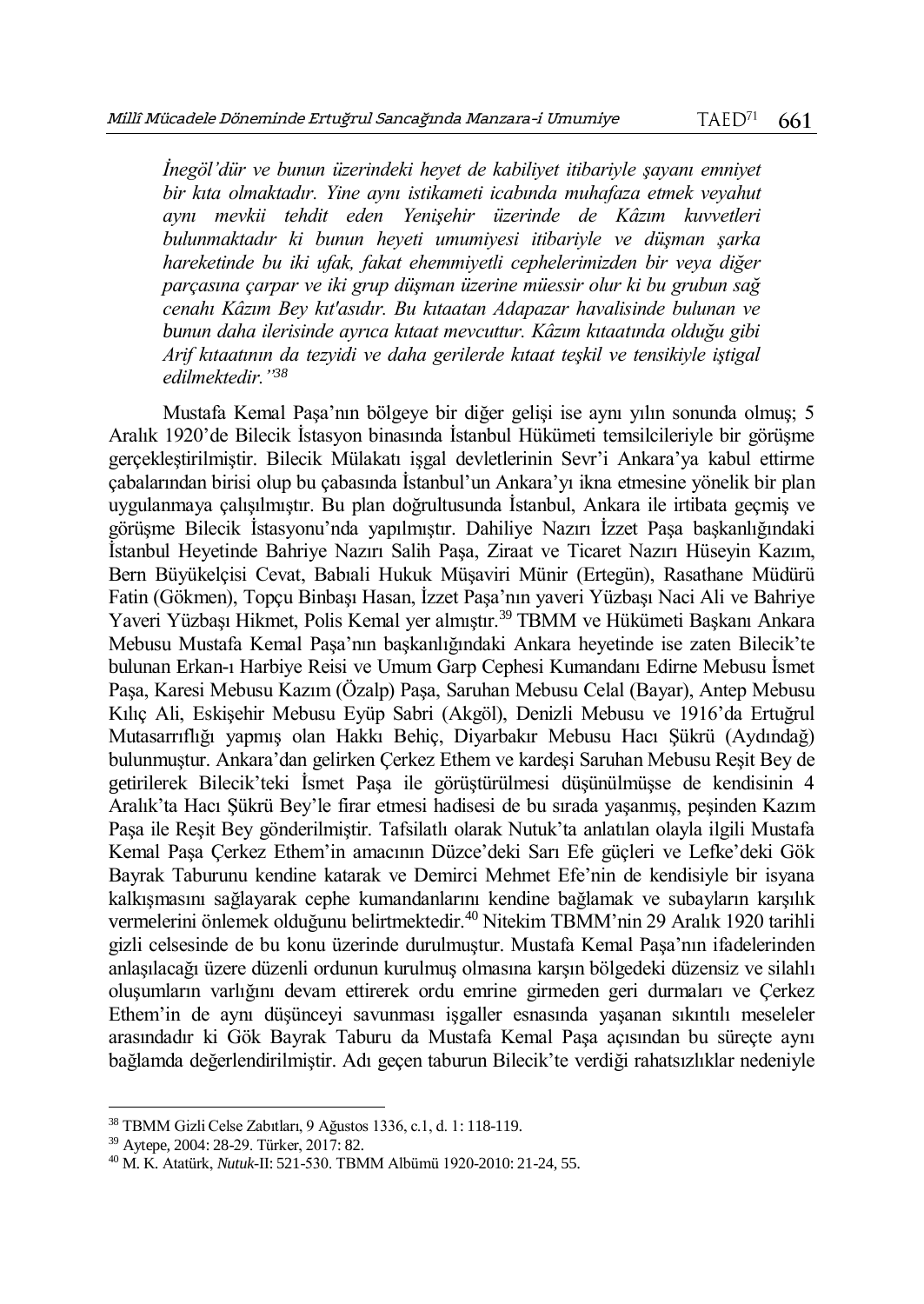İsmet Paşa tarafından tedip hareketine uğrayacakken isyan ettiğinden, akabinde "uslandığı"ndan bahsetmiştir.<sup>41</sup>

Gök Bayrak gibi tümen içindeki müfrezelerin ayrı statülerinin çift başlılık yaratması ve Çerkez Ethem'in bunları kendi etrafında toplama çabası bu dönem Bilecik de dahil Batı Cephesi'nin önemli problemlerinin başında gelmektedir. Aslında konu Yeşil Ordu kapsamında ele alınmalıdır ve Bilecik'e gelen Ankara Heyetindeki isimlerin çoğunun da Yeşil Ordu içinde yer alması tesadüf değildir. Nitekim Reşit Bey, Hakkı Behiç Bey ve Celal Bey Yeşil Ordu yöneticilerindendir. <sup>42</sup> Bu isimler İstanbul ile görüşmede olması gereken isimlerden ziyade Çerkez Ethem'in İsmet Paşa ile konuşması esnasında yer alması gerekenler izlenimi vermektedir. Kısacası Bozüyük'te mühim katkıları olan Çolak İbrahim Bey'in İkinci Kuvayı Seyyare, kendisinin de Birinci Kuvayı Seyyare'nin başına getirilmesine karşı çıkan ve "Umum Kuvayı Seyyare ve Kütahya Havalisi Kumandanı" unvanını kullanmaya devam ederek Garp Cephesine rapor vermeyi bırakıp irtibatı kesen, Kuvayı Seyyare'nin düzenli orduya katılmayacağını, kimsenin emrine girmeyeceğini ilan eden Çerkez Ethem'in Bilecik Mülakatı esnasında ve İnönü Muharebeleri sürecinde yaşattığı bu durum bölgedeki tehlikenin boyutlarını göstermesi açısından mühimdir. <sup>43</sup> Esasen Ankara'dan gelişte ana mesele bölgedeki düzenli ordu ve seyyar birlikler arasındaki problemin halli için İsmet Paşa-Çerkez Ethem görüşmesinin sağlanmasıdır. Neticede Mustafa Kemal Paşa'nın Bilecik Mülakatından bir sonuç alınmayacağını bildiği muhakkak, çünkü neyi konuşmak için olarak belirlenmesi tesadüf değildir. Çerkez Ethem'in bu bölgedeki milis güçler üzerinde kurmaya çalıştığı hakimiyet söz konusudur. Erkan-ı Harbiye Reisi ve Umum Garp Cephesi Kumandanı bulunan İsmet Paşa Bilecik'te olduğu için ve amaç Çerkez Ethem'le İsmet Paşa'nın görüştürülmesi olduğundan burada buluşulmuştur. İki mühim gelişme de Bilecik'te olacaktır, yalnız Çerkez Ethem kaçmış, mülakattan da sonuç alınmamıştır. Öte yandan Çerkez Ethem Millî Mücadele'nin aleyhinde hareketliliğini sürdürürken Gökbayrak Taburunun muharebelerde önemli rol oynadığı da belirtilmelidir.

Birinci İnönü Muharebesi'nin hemen öncesinde, 1 Ocak 1921'de Pazarcık'ın 10 km kuzeyindeki Yunan gücüne baskın düzenleyip mühimmat ele geçiren Gök Bayrak Taburu, 5 Ocak'ta İznik'te konuşluydu ve Batı Cephesinin ana kuvvetleri Çerkez Ethem ile uğraştığı için Yunan saldırısına karşılık verecek birlikler olarak 24 ve 11. Tümenler ile Gök Bayrak Taburu kalmıştı. 6 Ocak'ta da Yenişehir'le irtibat halinde olabilmek adına Gök Bayrak görevlendirilmiştir. Tabur 6-7 Ocak'ta Köristan, Çungur Boğazı ve Karakaya'da görevlendirilmiştir. 9 Ocak'ta da Lefke-Köprühisar yoluna bir bölük yerleştirme, Orhangazi ve İznik'teki kuvvetleriyle düşmanı yandan sıkıştırma, düşmanın Köprühisar tarafından ilerlemesini engelleme, tabur komutanlığı elindeki cephanenin bir kısmını Taraklı üstünden acilen Kütahya'ya gönderme görevi Gök Bayrak'a verilmiştir. V. Süvari Alayı'nın baskısı ve Gök Bayrak Taburu'nun kuzeyden saldırısıyla Yenişehir, kurtarılmıştır. <sup>44</sup> Esasen Ertuğrul'da bir bütün halinde düşmana karşı durulmuştur ki Pazarcık, Söğüt, Bozüyük ve

<sup>41</sup> TBMM Gizli Celse Zabıtları, 29 Kanunuevvel 1336, c. 1, d. 1: 282, 284.

<sup>42</sup> Bozkurt, 2015: 19.

<sup>43</sup> M. K. Atatürk, *Nutuk*-II: 523. İsmet İnönü, *Hatıralar*: 208.

<sup>44</sup> Tavukçu, 2019: 47, 54, 57, 61, 66, 111.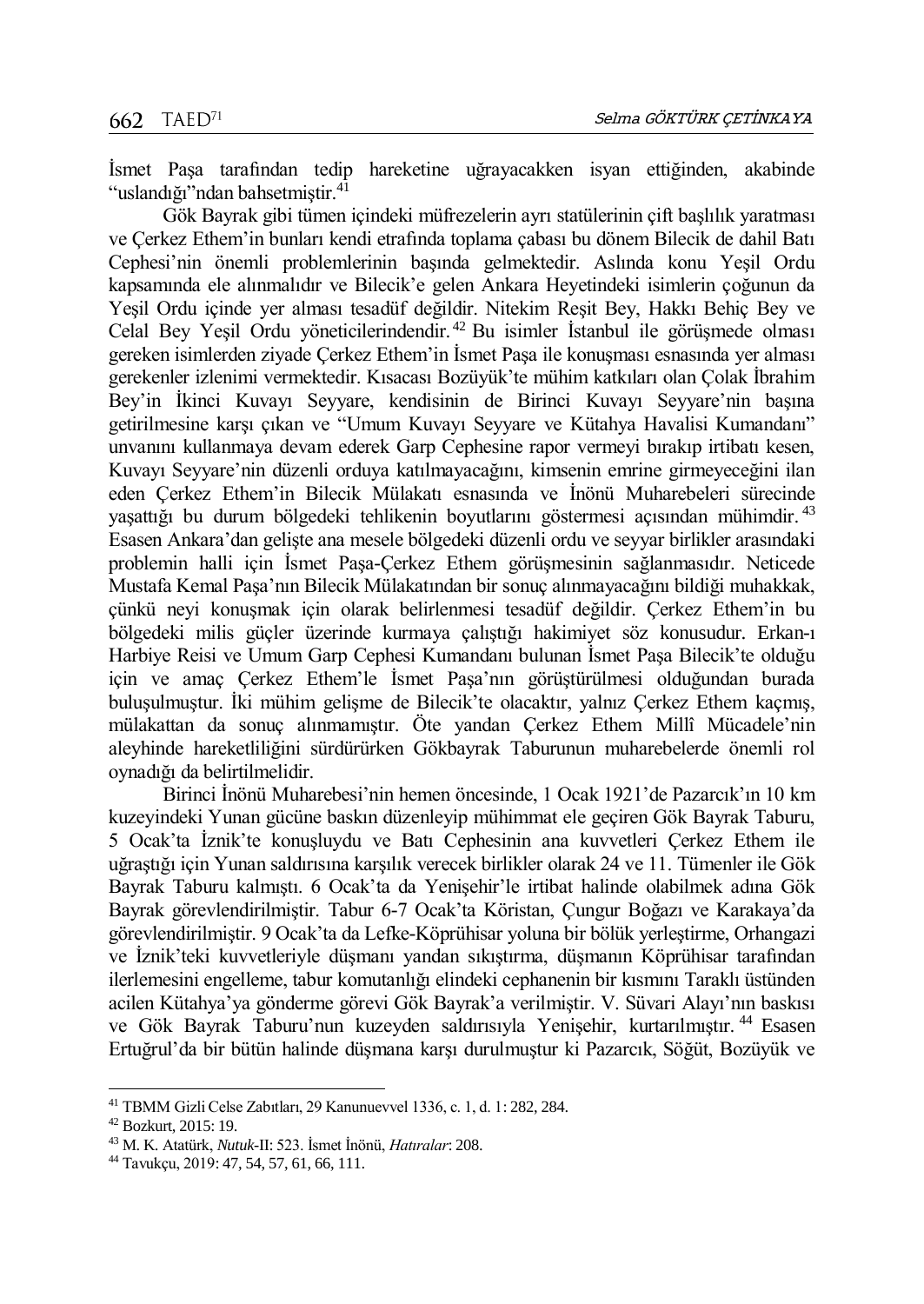İnönü'de halkın siperlerin kazılması, silah ve iaşenin taşınmasında etkin rol oynadığı bilinmektedir. Örneğin köylülerin nakliye konusundaki yardımları, askerin hızlı hareket etmesini sağlayarak İnönü Muharebelerindeki başarıyı etkilemiştir. Askerin azlığına karşı halkın yardımları dikkate değerdir. Fakat asker azlığı <sup>45</sup> aynı zamanda halkı asayiş noktasında zorda bırakmıştır. Öte yandan Konya Mebusu Refik (Koraltan) Bey'in Bileciklilerin görüşlerini Meclis'te dile getirerek Kuva-yı Millîye'yi emir-komuta zincirinin olmadığı düzensiz güçler olarak gören yöre halkının düzenli birliklere ise güven duyduğuna dair ifadeleri sıkıntıların bir başka boyutunu daha ortaya koymaktadır. <sup>46</sup> Fakat yine de güven ve asayiş konulu sıkıntıların tamamen çözümsüz kaldığını da söyleyemeyiz.

Nitekim 19 Kasım 1919'da asayişsizlik ile ilgili çıkan bir olaya dair rapordan İnegöl'ün Yeniyörük Karyesini basan ve hayvanlara el koyan eşkıyanın Bursa jandarması tarafından derdest edildiği ve Bursa Divan-ı Harb Örfiyesine gönderildiği görülmektedir.<sup>47</sup> Bölgenin Bursa ve İstanbul'a yakın olması nedeniyle buradaki Ermeni ve Rumların Müslüman köylerine devamlı saldırılar düzenlediği, Bursa-İstanbul yolundaki arabaların eşkıyalar tarafından soyulduğu, sadece Yenişehir ve İnegöl'den bir milyona yakın hayvanın Rumlar tarafından çalındığı ve Bursa Ovasının çalıntı hayvanlarla dolup taştığı dönemin belgelerinden okunabilmektedir. Öte yandan sadece Ermeni ve Rumların eşkıyalık yapmadığına da dikkat çekmek gerekmektedir. İnegöl'deki Ali Rıza Bey Çetesinin bölgedeki tarlaların mahsullerini çaldığı ve köylülerin açlıkla mücadele etmek zorunda kaldığına dair bilgi<sup>48</sup>, 13 Aralık 1920 tarihli telgrafta görülmektedir. 25 Haziran 1921 tarihli telgrafta Kıpti Hüseyin, Abaza Rıza ve Rasim gibi eşkıyaların soygunlarından bahsedilmiş; Pazarcık, Yarhisar, İnegöl coğrafyasında eşkıyalık yapanların olduğu ifade edilmiştir. <sup>49</sup> Konuyla ilgili olarak Ertuğrul Mebusu Necip (Soydan) Bey'in "Osmanlılık şerefini, İslamlık ve Türklük şerefini ve bilhassa Osmanlılık şerefi askerisini tezlil eden bir takım hapishane kaçkını cani, rezil, namussuz cebin adamlar, mahlûklar vardır. Bunu inkâr etmeyelim. Artık bunlar vatanı mahvediyor, tezlil ediyor, memleketi içinden kemiriyorlar"<sup>50</sup> sözleri de bu kapsamda değerlendirilmelidir. Benzeri hadiseler Ertuğrul Sancağına bağlı Yenişehir'de de köylere baskın yaparak halkın malına zorla el koyma, ev ve dükkânları yağmalama, Millî Mücadele taraftarlarını tutuklama şeklinde yaşanmıştır. Konuyla ilgili bilgilendirmeyi TBMM'de yapan İktisat Vekili Mahmut Celal (Bayar) Bey, Ertuğrul Ziraat Memuru Hüseyin Fehmi'nin 16 Kasım 1920'de yazdığı şu raporu da okumuştur:

*"Yenişehir kazasının Yunanlılar tarafından hini istilâsında icra edilen mezalim ve tahribat ve hasaratın tahkik ve tesbiti maksadiyle merkezi livada teşekkül eden heyeti keşfiye meyanında Yenişehir'e ve ihrak edilen kuraya 4* 

l

<sup>45</sup> Millî Mücadele döneminde askerin sayısının azalmasında soğuk hava etkisiyle artan hastalıkların da etkisi fazladır. Kış hastalıkları özellikle gece yürüyüşlerinin de tesiriyle daha da çoğalmıştır. *Bak*. Yazman, 1999: 113. <sup>46</sup> Cebesoy, 2007: 61. Güneş, 2009: 312-313.

<sup>47</sup> Yetik, 2019: 54.

<sup>48</sup> İnegöl'den ayrı Bilecik, Bozüyük ve Lefke'de de açlıkla mücadele edilmiş, Ertuğrul Mebusu Mustafa Kemal Bey'in ifadesiyle "yirmi bin kişi ölmeye mahkûm" hâle gelmiştir. *Bak.* TBMM Zabıt Ceridesi, 7 Nisan 1337, c. 9, d. 1: 388. <sup>49</sup> Yetik, 2019: 55-57.

<sup>50</sup> TBMM Zabıt Ceridesi, 22 Kasım 1336, c. 6, d. 1: 20.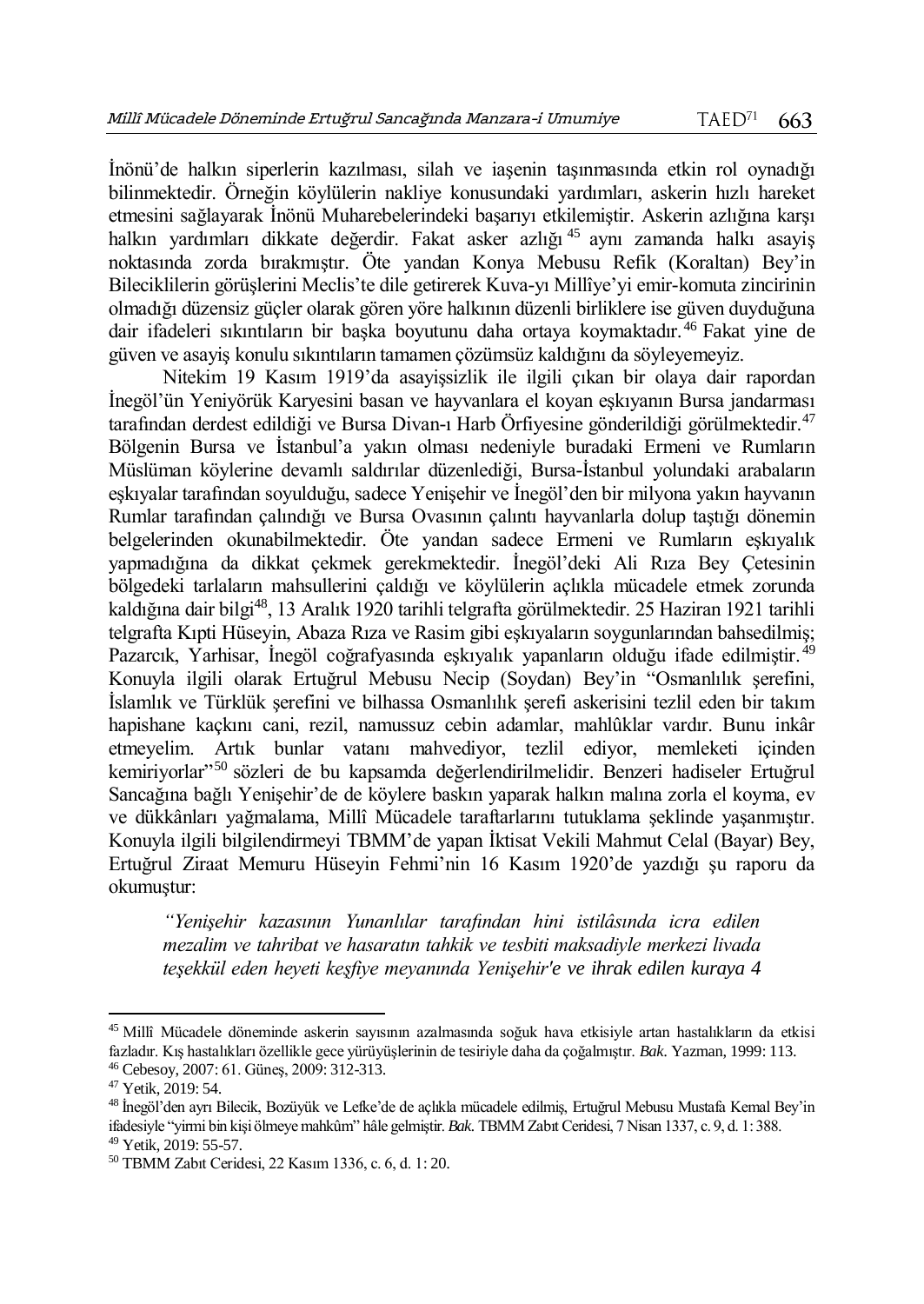*teşrinisani 1336 tarihinde azimet olunmuş ve ikmali tahkikatı müteakib 10 teşrinisani 1336 tarihinde merkezi livaya avdet olunmuştur. Hulâsai tahkikat ve müşahedat berveçhizir arzolunur:*

*Yenişehir merkez kazasının iki yüz adedden ibaret bulunan bilûmum dükkân, mağaza ve çarşısı, eşyalariyle beraber Hükümet binası ve bunun dahilinde bulunan Ziraat bank şubesi, Posta ve telgrafhane, Jandarma, Düyunu umumiye ve Belediye dairesi, üç otel, altı han, dört fırın, iki hamam, bir eczahane, bir tekke ve iki imarethane ve en mamur otuz dokuz hane ve yedi karye kamilen ve yedi karye yarı yarıya ve dört karye kısmen ihrak edilmiş ve on dört karyenin emval ve eşyası ve zehairi ve araba ve hayvanatı ve nefsi kasabanın bilûmum eşyayı beytiyesi kamilen alınıp götürülmüştür. Bundan başka kasaba ve köylerin ileri gelen ahalisinden bini mütecaviz eşhas esir olarak götürülmüş, erkek ve kadın olmak özere dört yüz kişi dahi katil ve adedi namalûm kız ve kadınların ırz ve namusları hetkedilmiştir. Karyelerin ihrakı esnasında havfından dışarı çıkmayıp haneleri derununda kalan birçok aile ve çocukların muhterik olarak enkaz altında kaldıkları görülmüştür. Yenişehir kazasına ait olup elyevm düşmanın tahtı istilâsında bulunduğu cihetle gidilmesi kabil olmıyan kura ile bunlara pek yakın olan kuranın miktarı hasaratı dahil olmadığı halde yalnız salifüzzikir kasaba ve kuranın hasaratı umumiyesi komisyonumuzca yedi milyon lira raddesinde takdir ve tesbit edildiği berayi malûmat arz olunur efendim."*<sup>51</sup>

İşgaller esnasında yaşanan eziyetler nedeniyle halkın çoğu evinden çıkmaya korkar olmuş; evlerin duvarları delinerek tüneller açılmış, pek çok kişi de kasaba ve köylerini terk etmek zorunda kalmıştır.<sup>52</sup> Nitekim Celal Bey'den sonra söz alan Karesi Mebusu Vehbi (Bolak) Bey Ertuğrul Sancağında yakılan bu yerlerin halkının bir kısmının yaralandığını, bir kısmının esir alınıp götürüldüğünü <sup>53</sup> , ancak kalanların evsiz barksız kaldığını belirtmiştir. Karesi Mebusu Hasan Basri (Çantay) Bey de konuyla ilgili olarak Ertuğrul Mutasarrıfının halka kalacak yer bulmadığı için uyarılması gerektiğini ifade etmiştir. <sup>54</sup>

<sup>51</sup> TBMM Zabıt Ceridesi, 22 Kasım 1336, c. 6, d. 1: 19.

<sup>52</sup> Boykoy, 2010: 50.

<sup>53</sup> Ertuğrul'dan esir alınanlardan geriye dönebilenlerin bir kısmının bilgileri şöyledir: Hasan kerimesi Şayeste (Söğüt), Azman Haliloğlu Mehmed (Söğüt), Yaylacık Karyesinden Hasanoğlu Ahmed (Bilecik), Deresakarı Karyesinden Hasanoğlu Ahmed (Bilecik), Deresakarı Karyesinden Mehmedoğlu Mustafa (Bilecik), Pazar Mahallesinden Yusufoğlu Ali Molla (Bilecik), Ayasuluk Karyesinden kolcu Osman (Bilecik), Pazarcık Nahiyesi Rıza Çavuş (Bilecik), Pazarcık Nahiyesi Hacı Ömeroğlu Hatip Halil Efendi (Bilecik), Pazarcık Nahiyesi Salihoğlu Recep, Hayratiler Karyesinden Sofioğlu Molla Osman (Bilecik), Hayratiler Karyesinden Safioğlu Molla Mustafa (Bilecik), Hayretiler Karyesinden Molla Mustafa Damadı Faik, Hayretiler Karyesinden Muhtar Molla Ahmed (Bilecik), Hayretiler Karyesinden Kara Eminoğlu Ali (Bilecik), Hayretiler Karyesinden Ahmedoğlu Yusuf (Bilecik), Hayretiler Karyesinden Osmanoğlu Mehmed Ali (Bilecik), Balçıkhisar Karyesinden Çolak Receb (Bilecik), Kızılcapınar Karyesinden Alioğlu Mehmed Ali (Söğüt), Abbaslık Karyesinden Basmacıoğlu İsmail (Bilecik), Alioğlu Cemal (Söğüt), Reşadoğlu Osman (Söğüt), Durmuşoğlu İsmail (Söğüt), İbrahimoğlu Mehmed (Söğüt), Mustafaoğlu İbrahim (Söğüt), Hasan Ustaoğlu Ahmed (Bilecik), Osmanoğlu Hacı Mehmed (Bilecik), Bozoğlu Hasan Onbaşı (Bilecik), Saidoğlu Rasim (Bilecik), … oğlu Mustafa (Lefke), İsmailoğlu Receb (Lefke), Hasanoğlu Salih (Bilecik), Velioğlu Kamil (Söğüt). *Bak.* Taşkıran, 2005: 330-349.

<sup>54</sup> TBMM Zabıt Ceridesi, 22 Kasım 1336, c. 6, d. 1: 19-21.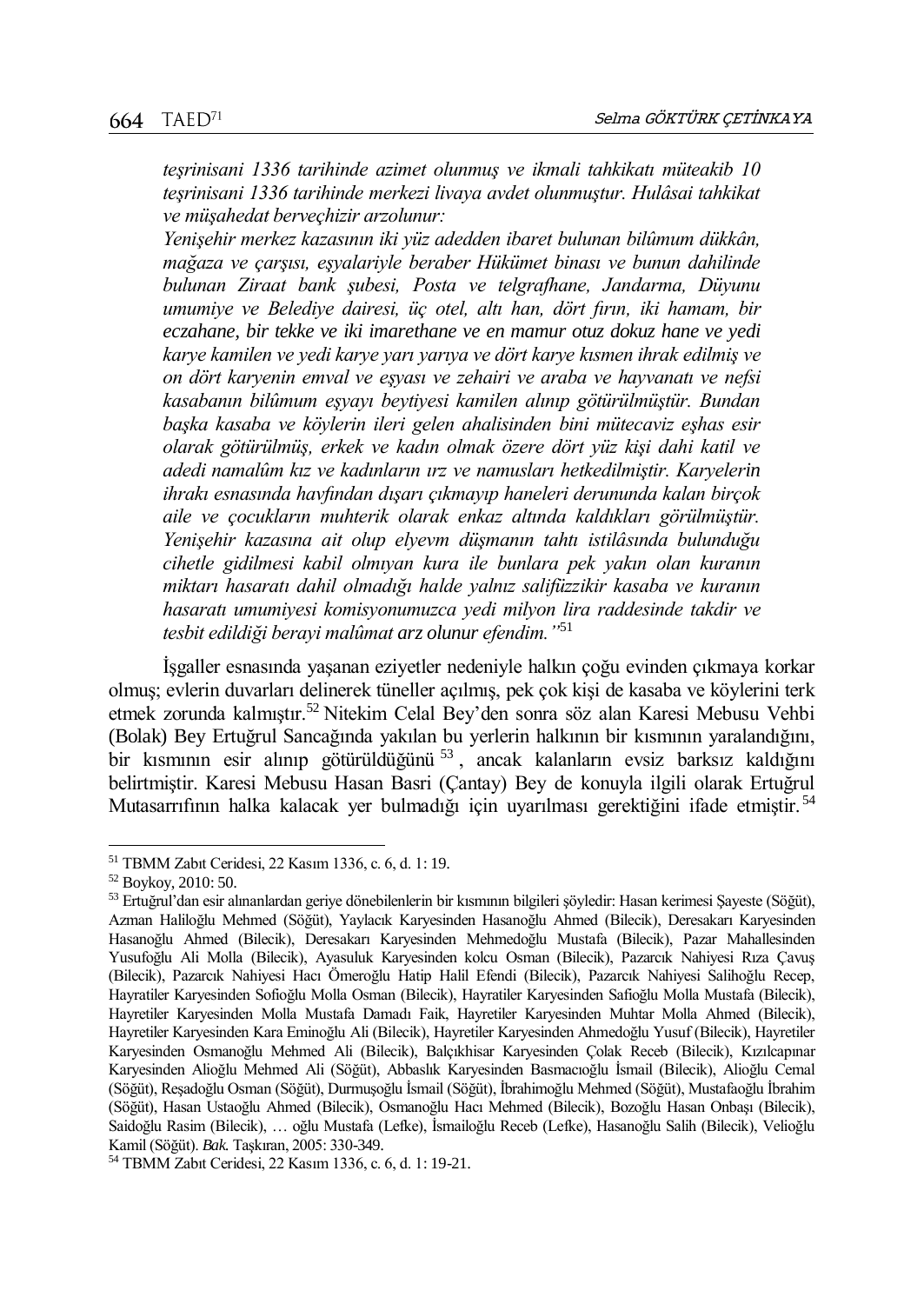Aynı şekilde Bozüyük'ün Bozalan köyünden de insanların yaşadıkları vahşet nedeniyle dağlara kaçtıkları da bilinmektedir ki evlerini bırakıp gitmeleri üzerine buradaki eşya ve hayvanları da Yunanlar gasp etmişlerdir. 16 Nisan 1921 tarihli rapordan buradaki zararın 1034 lira 890 kuruş olduğu anlaşılmaktadır. Bozüyük'ün Akçapınar, Alibeydüzü, Çaydere, Darıdere, Günyarık, Hamidiye, Kapanalan, Karabayır, Kızıltepe, Kuyupınar ve Revnak köyleri de askeri talimat doğrultusunda tahliye edilmiştir. Günyarık köyüne dair 14 Nisan 1921 tarihli tutanakta köyden gidemeyenlerin işgal kuvvetleri tarafından eziyete maruz kaldığı yazılmıştır. Ayrıca cami ve evlerden alınan Kur'an-ı Kerim yapraklarının abdesthanelere atıldığı, köyde kalan yaşlılara eziyet edildiği, gıda malzemelerinin kirletildiği, evlerin tahrip edildiği ifade edilmiş ve jandarmanın yetişmesi üzerine köyün yakılmaktan kurtulduğu yazılmıştır.<sup>55</sup> Genel manada Bozüyük'te pek çok yer yangın yerine dönmüştür ki İkinci İnönü Muharebesi esnasında yaşanan bu hadiseler, Garp Cephesi Kumandanı ve Büyük Erkânıharbiye Reisi İsmet Paşa'nın 30 Nisan 1921'de Ankara'ya çektiği telgrafta da belirtilmiştir: *"…Gündüzbey şimalinde, sabahtan beri sebat eden ve dümdar olması muhtemel bulunan bir düşman müfrezesi, sağ cenah grubunun taarruzuyla gayrimuntazam çekiliyor. Yakından takip ediliyor. Hamidiye istikametinde temas ve faaliyet yok, Bozüyük yanıyor. Düşman, binlerce maktulleriyle doldurduğu muharebe meydanını silahlarımıza terk etmiştir."* <sup>56</sup> İnönü Muharebelerinin yaşandığı yer olan Ertuğrul'da başta Bozüyük olmak üzere pek çok yer yangın yerine dönmekle beraber düzenli ordunun bu ilk başarılarıyla düşman da Türk milletinin makus talihi de yenilmiştir.

Bu dönemde Söğüt de Bozüyük gibi Ertuğrul Sancağında neredeyse tamamının yandığı bir başka yerleşim yeridir ki burada Rum evleri hariç diğer evler ve camiler yağmalanıp yakılmıştır. 23 Nisan 1921'de Yunan Hariciye Vekâletine gönderilen notada da belirtildiği üzere *"Bilecik ve Söğüt'teki binlerce evin olduğu mahalleler enkaz yığınına dönmüştür. Orman ve dağlara kaçamayan halk çok büyük işkencelere maruz bırakılmış ve*  katledilmiştir." Aynı şekilde Ertuğrul Gazi Türbesi de yağmalanmış<sup>57</sup>, sanduka kırılmış, toprağı eşelenerek altın aranmıştır.<sup>58</sup> Bilecik merkez de Yunanlar tarafından bu süreçte olduğu gibi yakılmış ve su yolları da tahrip edilmiştir. <sup>59</sup> Benzer şekilde Lefke'nin ve Yenişehir'in de Yunan ordusu tarafından yakıldığına dair bilgiler mevcuttur.<sup>60</sup> Konuvla ilgili olarak 4 Nisan 1921'de Mecliste Trabzon Mebusu Nebizade Hamdi (Ülkümen) Bey'in ifade ettiği üzere *"Yunanlılar; işgalleri sahasında bulunan mahallerde yapmadık zülüm bırakmadılar. Kesiyorlar, ırza, mala tecavüz ediyorlar, tahribat yapıyorlar. Hepimiz işitiyoruz ne Bilecik kalmış ne Söğüt kalmış ne türbelerimiz kalmış ve ne de mesacidimiz kalmış. Hiçbir şey kalmamıştır. Dönerken tahribat yapıyorlar…" <sup>61</sup>* İşgaller sürecinde sadece Ertuğrul Gazi Türbesi değil, Şeyh Edebali Türbesi de bu saldırılara maruz kalmıştır.

<sup>55</sup> Sarıkoyuncu-Akbaş, 2011: 189-191.

<sup>56</sup> İsmet İnönü, *Hatıralar*: 241.

<sup>57</sup> Konuyla ilgili olarak Hariciye Vekaleti tarafından İngiliz, Fransız, İtalyan, Amerikan Dışişleri Bakanlıkları ile Rus Dışişleri Komiserliğine gönderilen protesto için *bak.* Ek. 2.

<sup>58</sup> TBMM Gizli Celse Zabıtları, 22 Ocak 1337, c.1, d. 1: 327. TBMM Gizli Celse Zabıtları, 18 Haziran 1338, c.3, d. 1: 475. Sarıkoyuncu-Akbaş, 2011: 193.

<sup>59</sup> TBMM Zabıt Ceridesi, 11 Şubat 1341, c. 13, d. 2: 346-347.

<sup>60</sup> TBMM Zabıt Ceridesi, 22 Ocak 1337, c. 7, d. 1: 347. TBMM Zabıt Ceridesi, 1 Mart 1338, c. 18, d. 1: 14.

<sup>61</sup> TBMM Zabıt Ceridesi, 4 Nisan 1337, c. 9, d. 1: 365.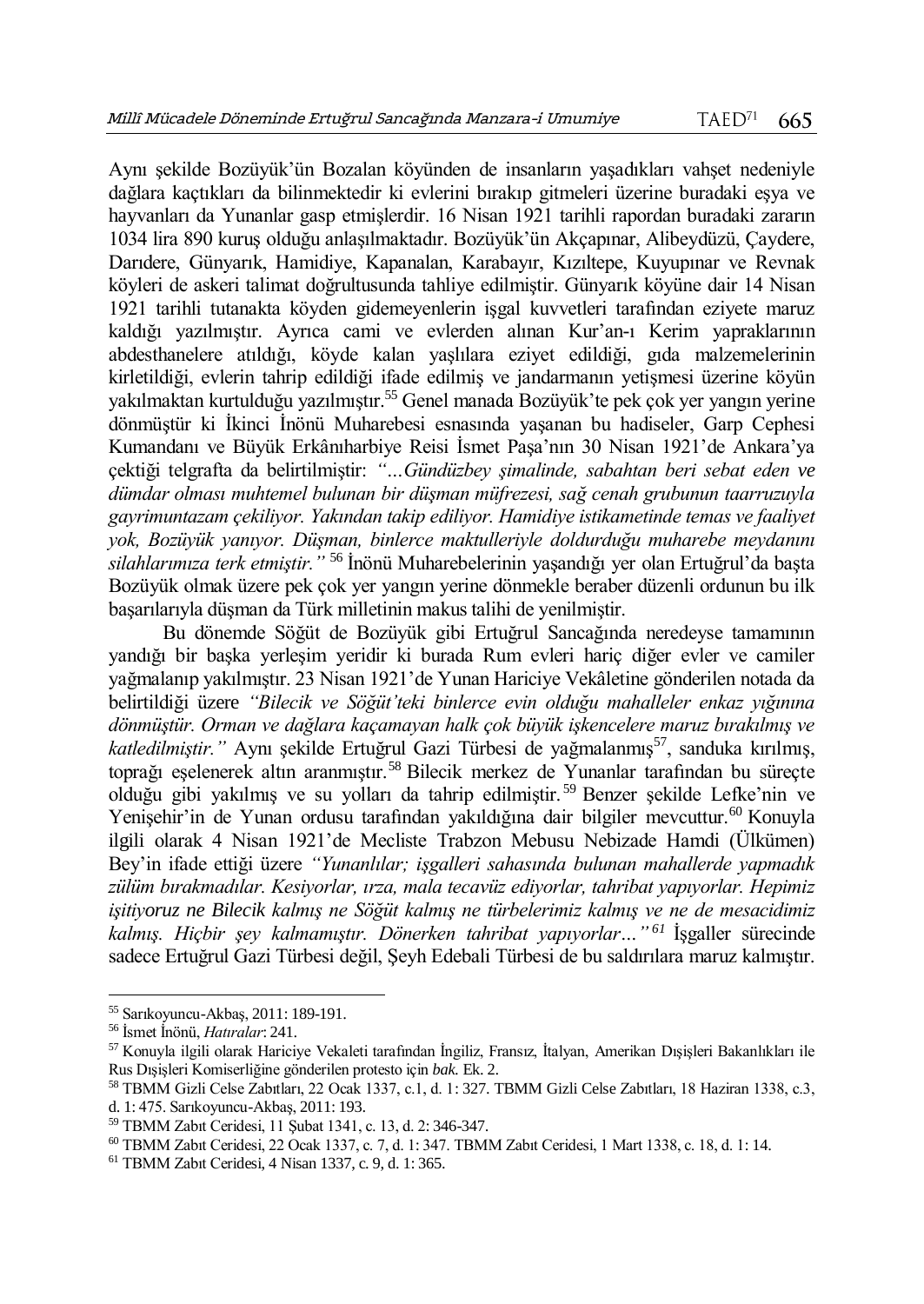Nitekim Dahiliye Vekili Ali Fethi (Okyar) Bey, 29 Aralık 1921'de konuyla ilgili olarak Mecliste şunları söylemiştir:

*"…Efendiler en mukaddes ve aziz maneviyatımıza da her fırsattan bilistifade gayet şeni bir surette tecavüz etmişlerdir. Ezcümle Ertuğrul'un Söğüt'teki merkadi mübarekini bomba ile berhava etmişlerdir. Yine Şeyh Edebali'nin Bilecik'teki merkadi mübarekindeki örtüleri parça parça etmişlerdir. Gerek bu türbelerde ve gerek cevamii mukaddesede mevcud olan Kuranı azîmüşşan nüshalarını tahkir olmak üzere parça parça etmişlerdir ve ahalinin yüzlerine atmışlardır. Bunların bu surette ahalinin en aziz mukaddesatına, onların hayatına, ekmeğine vâki olan tecavüz ve şenaatleri cidden şayanı nefret ve âlemi medeniyet nazarında mucibi tel'in bir harekettir. Efendiler bu hususta yapmış oldukları mezalim tasavvurun fevkındedir…"*<sup>62</sup>

Ertuğrul halkına yönelik zulüm yaşanılan mekanlara, maneviyatı yüksek yapılara ve ayrıca resmi binalara da yönelmiştir. Nitekim bu tahripkâr tutumu, Ertuğrul'un tüm askeri binalarında görebilmek mümkündür. Örneğin Askeri Polis Teşkilatı Bozüyük Şube Müdürü Hüseyin Hüsnü Bey'in 30 Ocak 1921 tarihli raporundan Söğüt Jandarma Dairesindeki mefruşatın işgalciler tarafından götürüldüğü öğrenilmektedir. Ertuğrul Jandarma Kumandanlığının 6 Kasım 1920 tarihli ve 7060 numaralı raporuna göre jandarma dairesi de tamamen yakılmış ve buradaki kayıtlar yok edilmiş, haberleşme hatları kesilmiştir.<sup>63</sup> Ertuğrul'da mabet, dini kurumlar ve gelirlerine yönelik 425.000, içindeki eşyalara yönelik olarak da 180 bin liralık tahribat olmuştur ki toplamda 605 bin lira hasar ortaya çıkmıştır. <sup>64</sup> İkinci İnönü Muharebesinin yaklaşık bir ay sonrasında Ertuğrul, Bozüyük ve Söğüt'teki yakılan yerleşkelerin yeniden imarının planlanmasıyla uğraşılmaya başlanmıştır.<sup>65</sup> Ancak sonrasındaki süreçte Ertuğrul iki kez daha işgale maruz kalmıştır. Öncesinde yaşanılanlar ise Ertuğrul Jandarma Tabur Kumandanlığının 6 Kasım 1920 tarihli raporunda detaylı olarak yazılmıştır ki Yunanlıların burada yaptıkları zarar, ziyan, eziyet ve işkenceler ayrıntılarıyla anlatılmaktadır. Buna göre Yunan işgalinin sadece beş gününde Yenişehir'de "Hükümet Konağı, Jandarma Dairesi, Mahbushane, Telgrafhane, Düyûn-u Umumiye Dairesi ve yüz altmış üç dükkân, yedi han, iki hamam, bir tekke ve otuz kadar hane" yakılmıştır. Bunun öncesinde Yunan askerleri ile birlikte yörenin yerli Hıristiyanları Derbent, Marmaracık ve Seloz'ü yağmalamıştır. Daha önce de belirtildiği üzere yangın sonrasında da sağlam kalan yerler yağmalanmış; Yunanlar tarafından para ve ziynet eşyaları ile evde kullanılan sağlam haldeki malzemelerin hepsi otomobillerle götürülmüştür. Ayrıca camilerin halı, seccade ve perdeleri de alınmış; Cami-i Kebir'de bulunan Kur'an-ı Kerim'in kabı kirletilmiştir. <sup>66</sup> Bölge halkının maddi ve manevi tüm kıymetlerine yönelik bu saldırılar, verilen zararların çok yönlü ve büyük boyutlu olduğunu

<sup>62</sup> TBMM Zabıt Ceridesi, 29 Aralık 1337, c. 15, d. 1: 238.

<sup>63</sup> Jandarma Genel Komutanlığı Tarihi, c. II: 107.

<sup>64</sup> Kocaoğlu, 2008: 43.

<sup>65</sup> BCA, 30.18.1.1./3.18.17.

<sup>66</sup> Koca, 2010: 134-135.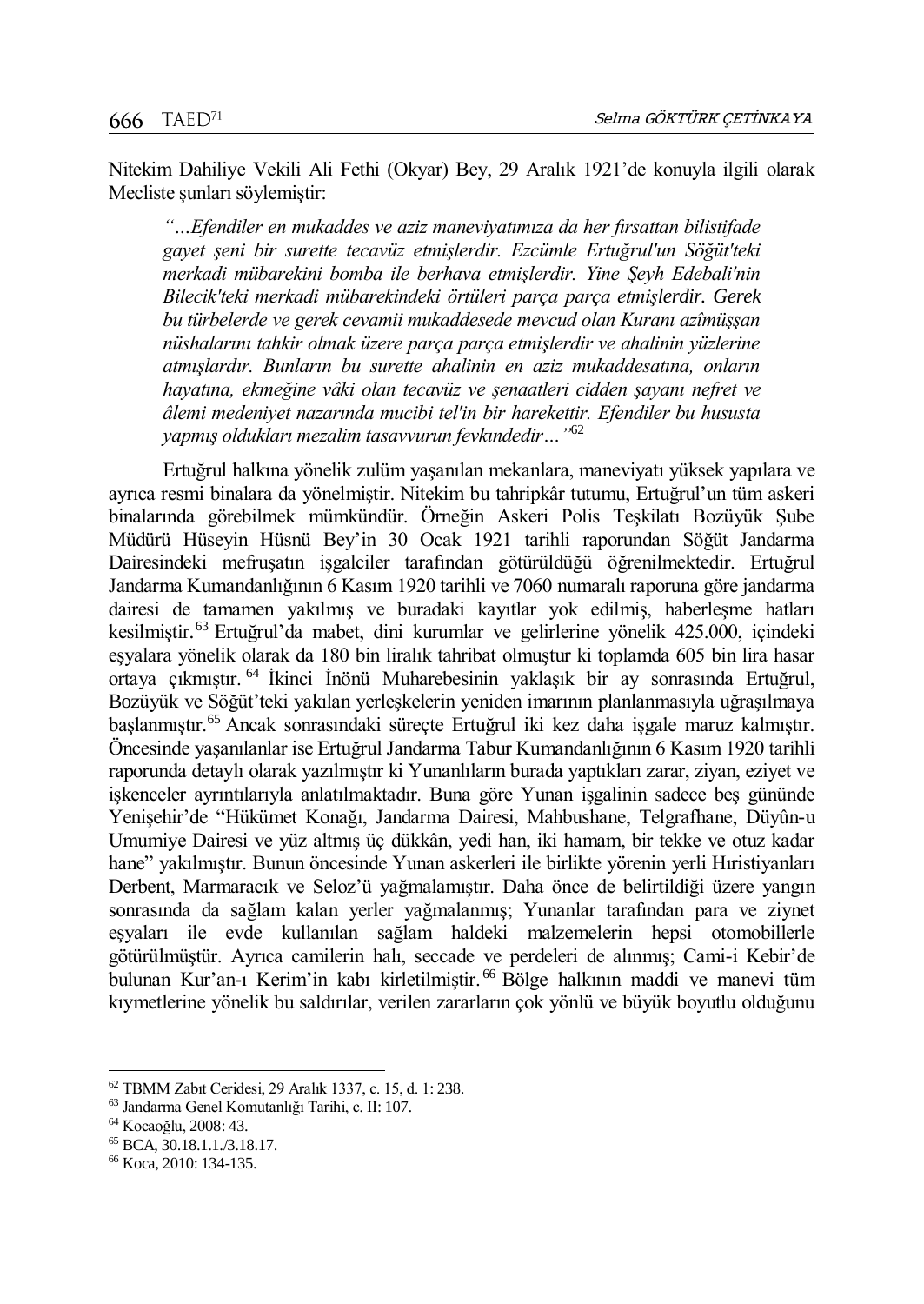göstermektedir ki psikolojik yönden yıpratmaların yoğunluğu dönem incelemelerinde gözden kaçırılmamalıdır.

Aynı rapora göre Ertuğrul'dan yaklaşık dört yüz sivil insan evlerinden alınarak Gemlik tarafına götürülmüştür. Bazı kızlara tecavüz eden Yunanlar; Köprühisar, Ebeköy, Kızılhisar, Akdere, Mecidiye, Kavaklı, Kadıkalktı, Karaköy, Kirazlıyayla, Reşadiye ve Örencik'i tamamen yakmış, halkın eşyalarına, mahsullerine, arabalarına ve hayvanlarına el koymuşlardır. Bahsi geçen yerleşim yerlerindeki köylüler çevredeki diğer köylere göç etmişlerdir. Resmi binalardaki kayıtlar ve defterler de bu süreçte kurtarılamamış, jandarma kayıtları da dahil hepsi yanmıştır. Yenişehir Jandarma Bölüğü Kumandanlığı'nın raporuna göre yaşanan hadiseler esnasında taşınamayan mallar üç milyon lira ederinde hasara yol açmıştır. <sup>67</sup> İkinci İnönü Muharebesi'nden <sup>68</sup> sonra Ertuğrul'da gerçekleşen sıkıntıları yerinde saptamak, bölgedeki tahribatın boyutunu belirlemek, hayatını kaybedenlerin sayısını öğrenmek ve hadiseleri fotoğraflandırarak kanıtlar dünyaya duyurmak adına Garp Cephesi Kumandanlığı bir talimatnameyle III. Süvari Fırkasından; 1., 61. ve 24. Fırkalarla Ertuğrul Mutasarrıflığından inceleme heyetleri oluşturulmasını istemiştir:

*"…Birinci Piyade Fırkası: Bilecik, Pazarcık, Aksu, Teke "dâhil" hattının garbındaki süvari fırkasının hududuna kadar olan kısım. 61. Fırka: Pazarcık, Karaköy, Hayriye "hariç" hattının şimalindeki ve Birinci Fırka hududuna kadar düşmanın geçtiği arazi kısmı. 24. Fırka: 61. Fırka mıntıkasının cenubunda I. Fırka hududuna kadar düşmanın geçtiği arazi kısmı. Ertuğrul Mutasarrıflığı; bu heyetlere civar nevahi (nahiye) müdürlerini ve jandarma kumandanlarını ilhak etmek (katmak) suretiyle muavenet edecektir. Vesaik Heyet-i ihtiyariyenin mazbatalarına (tutanağına) ve fırkalardan lüzum gösterilecek noktalarda ordudan gönderilecek fotoğrafçıların delaletiyle kesp-i kât'iyyet ettirilecektir (kesinlik kazandırılacaktır). Yenişehir-Gemlik şosesinin şimalinde arazide vuku bulan fecayiin tespiti Kocaeli Kumandanlığınca takip olunur."*<sup>69</sup>

Bu talimatnamenin yaklaşık dört ay öncesinde hazırlanan ve Yunanların Bilecik merkezinde yaptıklarıyla ilgili bilgileri içeren ilk belge ise Bilecik Askeri Polis Şubesi'nin Eskişehir'deki Askerî Polis Teşkilâtı Riyaseti ile Garp Cephesi Kumandanlığına yazdığı 25 Ocak 1921 tarihli rapordur. I. İnönü Muharebesi<sup>70</sup> sürerken, 8 Ocak 1921 tarihinde Yunan askeri Bilecik'i üç gün boyunca işgal etmiştir ve çekilirken de benzeri eylemlerini sürdürmüştür. Bahsi geçen rapordan öğrenileceği üzere Bilecik'in 13 Ocak 1921'deki işgali bir nevi yağma hareketidir. İşgalin kısa sürmesinin nedeni, Yunan askerinin muharebe meydanına doğru ilerlemesi ve dönüşte de Bilecik'i hızla boşaltmış olmasıdır. Ayrıca Söğüt'ten Yenişehir'e kadar yol üzerindeki tüm köyleri yağmalamış; büyük ve küçükbaş hayvanları beraberinde götürmüştür. Yeniköy en tahrip edilmiş yer olup burada hiçbir canlı

 $\overline{a}$ <sup>67</sup> Koca, 2010: 135.

<sup>68</sup> II. İnönü Muharebesi için bkz. TBMM Zabıt Ceridesi, 2 Nisan 1337, c. 9, d. 1: 321-326.

<sup>69</sup> Koca, 2010: 136-137.

<sup>70</sup> I. İnönü Savaşı hakkında bilgi için *bak.* TBMM Zabıt Ceridesi, 13 Ocak 1337, c. 7, d. 1: 278-287. TBMM Zabıt Ceridesi, 22 Ocak 1337, c. 7, d. 1: 345-347.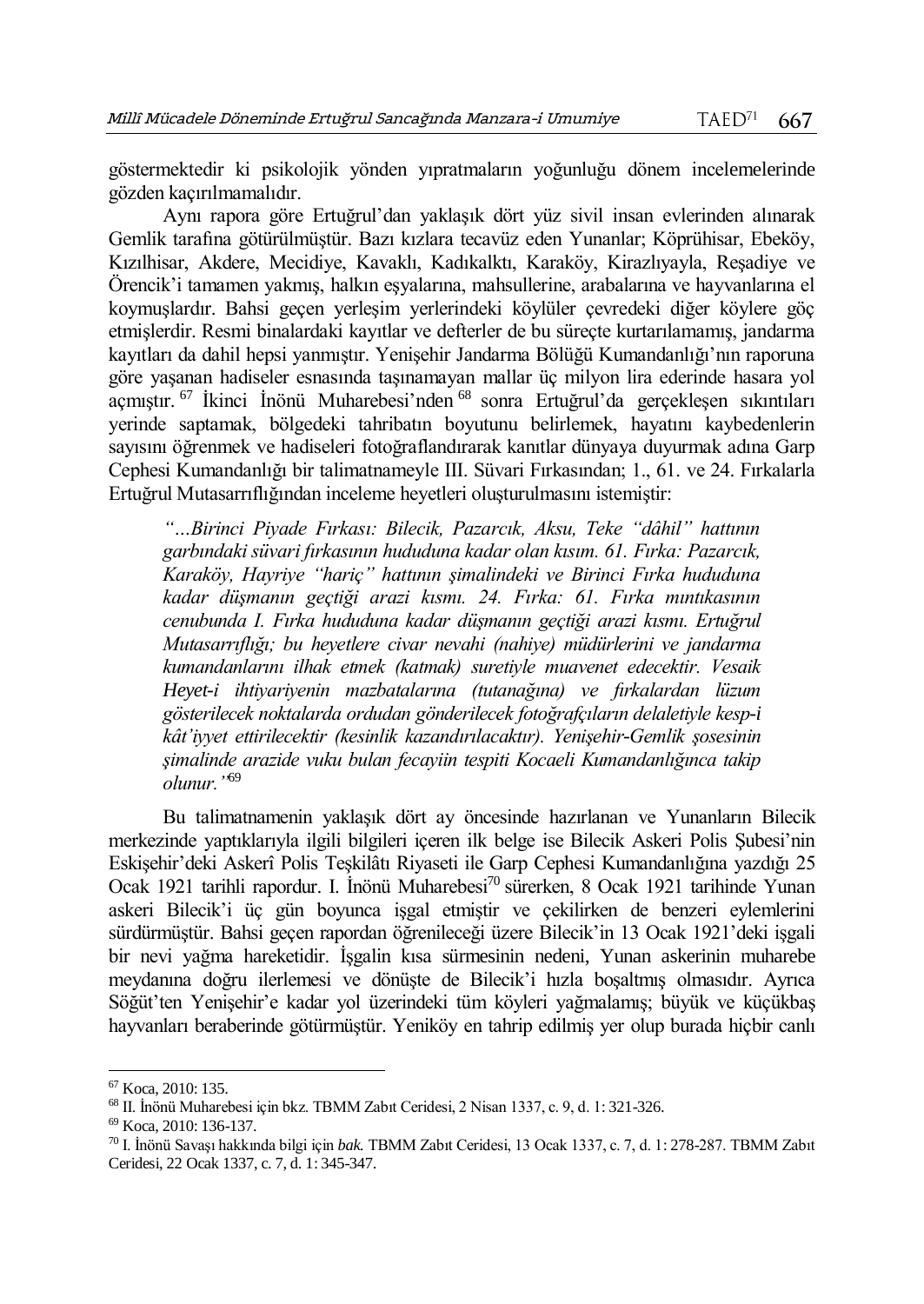bırakılmamıştır. Bu haleti ruhiye içinde Yeniköylüler, oldukça yoğun bir coşkuyla Türk askerini karşılamışlardır. Aşağıköy'de muhtar süngülenerek şehit edilmiş, köylülerin mallarına ve hayvanlarına el konulmuştur. Söğüt'e bağlı Kızılsaray'da kızlara tecavüz edilmiştir. Bilecik'in istasyon binası, ambar ve resmi binaları ile Bilecik-Yenişehir arasındaki Osmaniye Köyü de tamamen yakılmıştır. <sup>71</sup> Bunlara ilaveten 25 Ocak tarihli rapordan Bilecik'teki düşman askerine yağma esnasında yardımcı olan yerli Hristiyanların da <sup>72</sup> köylülerin mallarını toplayıp götürdüklerini öğrenmekteyiz. <sup>73</sup> Buradan hareketle yerli Rumların bir kısmının esir alındığını da ifade etmek gerekir ki esir garnizonları arasında yer alan Bilecik'teki 13. ve 23. Taburlarda 226'sı yerli Rum, 9'u asteğmen ve 532'si asker olmak üzere toplamda 808 esir kayıt altına alınmıştır.<sup>74</sup>

Batı Anadolu'nun düşmandan temizlenmesi sonrasında bölgenin yeniden yapılanması ve tüm varlıkları yağmalanan halka yardım edilmesi noktasında çalışmalar başlamış olup<sup>75</sup> Hilal-i Ahmer tarafından 1922'nin Ekim ayında gönderdiği heyet vasıtasıyla Bileciklilere ilk etapta barınmaları için baraka ve çadır temininde bulunulmuş, ayrıca giyecek, tohumluk buğday, tıbbi malzeme dağıtımı yapılmıştır. Himaye-i Etfal de Bilecik'teki kimsesiz çocuklar için bin lira para desteği sağlamıştır.<sup>76</sup> Aynı ay içinde Ertuğrul Mebusları Halil (Işık) ve Mustafa Kemal (Güney) Beyler de Bilecik ve Söğüt için yardım taleplerini iletirken bölgenin içinde bulunduğu perişanlıktan ve işgal esnasında halkın maruz kaldığı zulümden bahsetmislerdir.<sup>77</sup> 1923 senesi oturumlarında da gündeme geldiği üzere Bilecik ahalisinin sıkıntılarının bir kısmı sonraki sürece de sirayet etmiştir. Nitekim Karesi Mebusu Vehbi Bey'in 4 Kasım 1923'te ifadesiyle, Bilecik halkı barınma ihtiyacını gidermek adına borç alıp iki oda yaptırma yoluna gitmiştir.<sup>78</sup> Bu durum sonrasındaki yıllarda da devam etmiş ve 1925 yılının başında Bilecik'in % 80'i imar ve inşa edilmiş hale ancak gelebilmiştir.<sup>79</sup>

Ertuğrul Sancağı'nda yağma ve talandan ayrı yaşanan bir diğer asayişsizlik ise casusluk faaliyetleridir. Yunanlara istihbarat sağlamak, bölgeyle ilgili düşmanı bilgilendirmek adına bölgedeki Rumlar ile Ermenilerin ve maalesef sayıları az da olsa Türklerin casusluk yaptığı bilinmektedir. 12 Ekim 1920'de Garp Cephesi Kumandanlık Vekâleti Erkan-ı Harbiye Riyaseti'ne gönderilen telgrafta casusluk yaptıkları şüphesiyle ele geçirilen Gürcü Hace Nuri, Hace Osman Nuri, Şakir, Hüseyin Tahsin, Nazım, Bekir, Kasım, Hüseyin ve Ahmet isimli kişilerin 24. Fırkaya gönderildiği yazılmıştır. Yenişehir, İnegöl, Karaköy, Bilecik ve Adapazarı'nda daha da yoğun olan casusluk faaliyetlerine dikkat edilmesine dair 20 Şubat 1921'de bir yazı yollanmış, 10 Mart 1921'de Garp Cephesi Kumandanı İsmet Paşa, Bilecik Mıntıkası Kumandanlığına Gemlikli Arnavut Kaharcı Abdullah Bey'in hayvancılık

<sup>71</sup> Bilecik ve çevresindeki tüm resmi binaların yandığına dair ayrıca *bak.* TBMM Zabıt Ceridesi, 7 Nisan 1337, c. 9, d. 1: 383.

<sup>72</sup> Bölgede yaşayan ve Yunan ordusuyla birlikte yağma yapan Rumların bu coğrafyadan uzaklaştırılması için Müdafaa-i Millîye Vekâletine başvuruların olduğuna dair bkz. TBMM Zabıt Ceridesi, 8 Şubat 1337, c. 8, d. 1: 148.

<sup>73</sup> Sarıkoyuncu, 1994: 21-44. Koca, 2010: 138-139. Bilgin, 2015: 223-224.

<sup>74</sup> Taşkıran, 2005.: 255.

<sup>75</sup> Bilecik'e yeterince yardım yapılıp yapılmadığıyla alakalı olarak Ertuğrul Mebusu Mustafa Kemal'in verdiği önerge için *bak*. BCA, 030.10./5.28.19.

<sup>76</sup> Kocaoğlu, 2008: 113-119.

<sup>77</sup> BCA, 030.10./140.4.8.

<sup>78</sup> TBMM Zabıt Ceridesi, 4 Teşrinisani 1339, c. 3, d. 2: 225.

<sup>79</sup> TBMM Zabıt Ceridesi, 11 Şubat 1341, c. 13, d. 2: 346.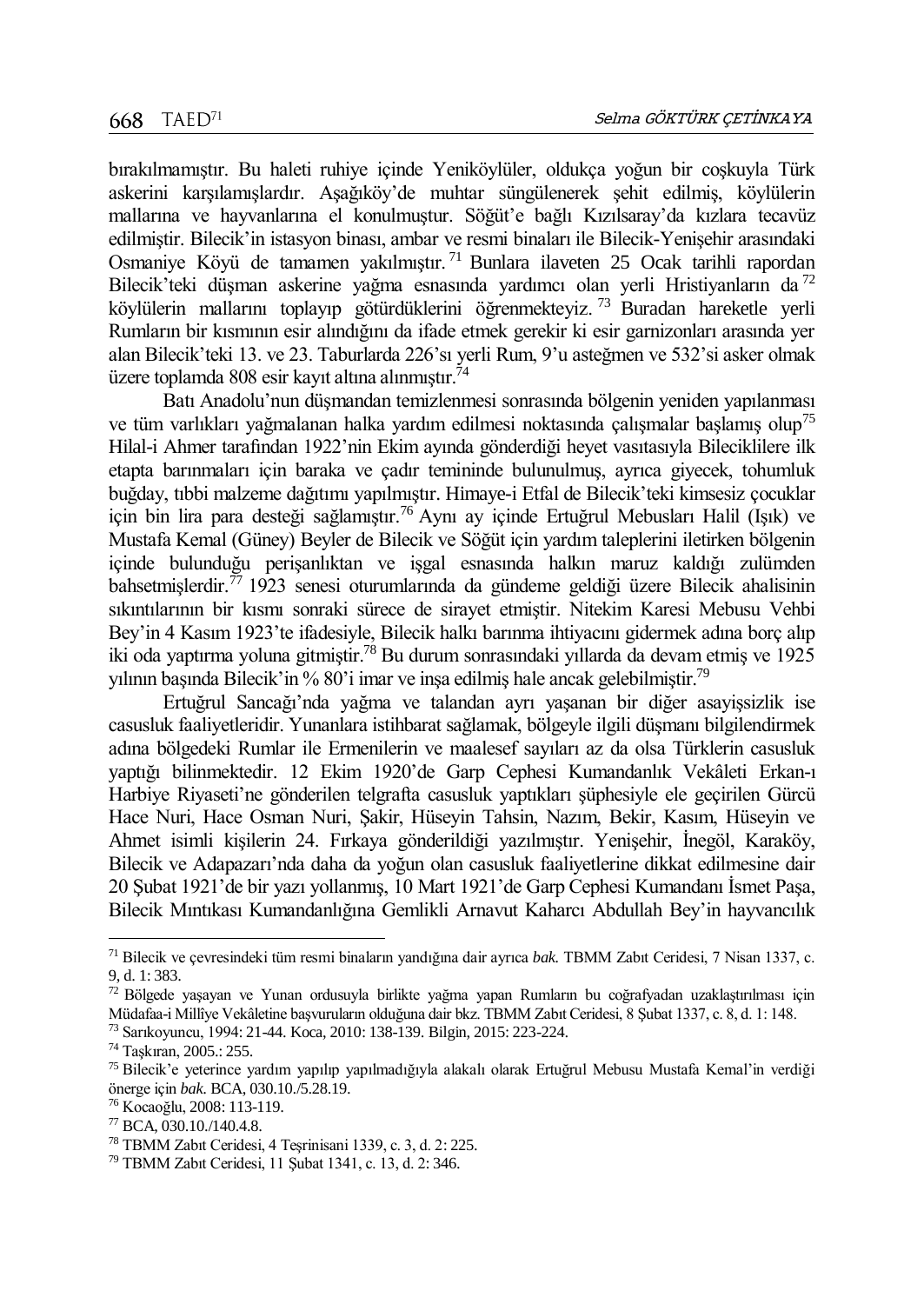yapıyormuş gibi görünerek Yunanlara casusluk yaptığından bahsettiği bir telgraf göndermiştir. <sup>80</sup> Ertuğrul'un da içinde yer aldığı bölgede özellikle İstanbul'dan gelen casusların ve bozguncuların, cepheye yakın olmasının da tesiriyle sayılarının fazlalığının olduğunu belirtmek gerekmektedir. Bunlardan Bursa-Yenişehir üzerinden gelenler yoğun olarak Ertuğrul, Eskişehir ve Kütahya çevresinde faal olmuşlar ve yakalananlar Eskişehir İstiklal Mahkemesinde yargılanmışlardır.<sup>81</sup>

Millî Mücadele Döneminde Anadolu'da yaşanan bir diğer problem de firariler olmuştur. Firariler problemi, en sıkıntılı meselelerden birisi olarak karşımıza çıkmaktadır ve TBMM'de de zaman zaman gündeme gelen bu konu ile ilgili olarak Konya Mebusu Vehbi (Büyükyalvaç) Bey'in 5 Temmuz 1920 tarihli oturumda ifade ettiği üzere firariler Kuva-yı Millîye firarileri ve asker firarileri olarak iki grupta değerlendirilmiştir. Firarların nedenleri arasında askerin "kasaba eşrafı" için ölmekten usanması ile sağlık ve refah durumunun olumsuzluğu öne çıkarılmış, firarilerin yargılanmalarının yetersiz neticelerinin sorunu çözmede etkisiz kaldığına değinilmiştir.<sup>82</sup> Bundan dolayı büyük sorunlar arasında yer alan firariler, Ertuğrul Sancağında da uğraştıran meselelerden birisi olmuştur. Özellikle Kütahya Eskişehir Muharebesi esnasında Eskişehir'in düşmesi üzerine Bilecik Jandarma Taburuna bağlı Söğüt Bölüğündeki erlerin köylerine dağılmalarıyla <sup>83</sup> bu askerlerin yakalanıp birliklerine teslim edilmesi ile uğraşılmıştır. Bu noktada Söğüt Jandarma Bölük Kumandanı Kıdemli Yüzbaşı Hüseyin Hüsnü Efendi'nin çalışmalarının oldukça etkili olduğu görülmektedir.<sup>84</sup> Sadece Söğüt değil, Bilecik, Pazarcık, İnegöl muhitinde de asker kaçakları ile ilgili meseleler gözlemlenmiştir. 85 Bozüyük'ten Cukurhisar'a dağınık halde kaçan askerlerin karşısına ise iki elinde iki tabanca ile İsmet Paşa çıkarak firar eden olursa kendisini bizzat vuracağını söylemiş ve askerleri Çukurhisar'a toplayarak Metristepe'ye hareket ettirmiştir.<sup>86</sup> Albay Mehmet Arif Beyin anlatımına göre ise *"halk artık askerlikten nefret ediyordu… Bu milleti artık kimse savaşa sürükleyemezdi. Askeri birliklerde her gün silahlı ve toplu olarak hatta nöbetçileriyle birlikte firar olayları eksik değildi… Memleketin her tarafı asker kaçakları, hapishane kaçkınları ile dolmuş, Anadolu eşkıya yatağı olmuş idi."* <sup>87</sup>

Kaçak asker hadiselerine son vermek üzere 18 Eylül 1920'de Bilecik'te de İstiklal Mahkemeleri kurulmuştur. Geçici olarak çözüm sağlanmışsa da tam olarak önlenemediği için 25 Ekim 1920'de Bedelli Nakdi Kanunu çıkarılmıştır. Ancak işgallerin başlamasından sonra firar olayları yeniden çoğalmıştır.<sup>88</sup> Aynı süreçte isyanların yaşanıyor olması ve askerin az olması gerçekliği, hapishanelerden kaçma hadiseleri ile birlikte ele alınınca af durumu da gündeme getirilmiştir. Vatan hainleri dışındaki tutukluların serbest bırakıldığı ve düşmana

l

<sup>80</sup> Yetik, 2019: 61, 62.

<sup>81</sup> Aybars, 2006: 71.

<sup>82</sup> TBMM Gizli Celse Zabıtları, 5 Temmuz 1336, c.1, d. 1: 87.

<sup>83</sup> Benzer hadiseler farklı zamanlarda ve farklı yerlerde de yaşanmıştır. Örneğin Konya'nın Yunanlılar tarafından alınması üzerine jandarmalar arasında silahını bırakıp gidenler olmuş, bunun üzerine halkın çabalarıyla bir jandarma birliği oluşturulmuştur. Ayrıntılı bilgi için *bak.* TBMM Gizli Celse Zabıtları, 18 Eylül 1336, c.1, d. 1: 127.

<sup>84</sup> Koca, 2010: 160.

<sup>85</sup> Bilgin, 2015: 178.

<sup>86</sup> Sarıkoyuncu-Akbaş, 2011: 116-117.

<sup>87</sup> Koca, 2010: 27.

<sup>88</sup> Bilgin, 2015: 182-183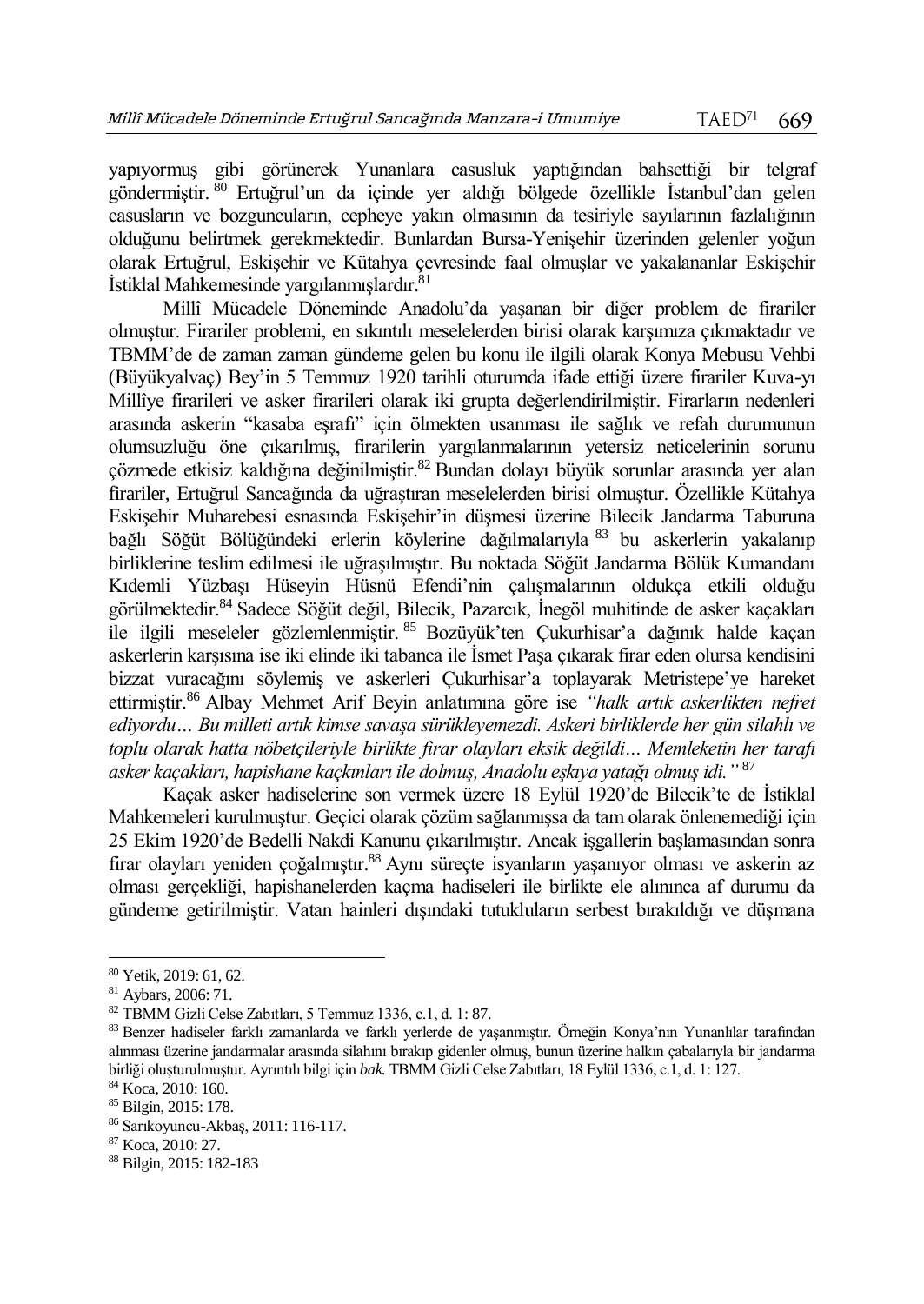karşı mücadele etmenin yanı sıra asilerle baş etmeye dayalı hareketliliğin görüldüğü bu zaman diliminde 1919-1921 arasında 18 ayaklanma bastırılmış ve Görgülü'nün ifadesiyle "Mustafa Kemal iç cepheye harp cephesinden daha fazla önem vermiştir". <sup>89</sup> Asker kaçaklarının fazlalığı durumu, işgaller sırasında yaşanan asayiş meselelerinin çözümünü ve ayaklanmaların bastırılmasını da elbette zora sokmuştur. Gerek firarilerin yakalanmaları gerekse eşkıyaların takip edilmesi gerekliliği konularında zorluk yaşayan jandarmanın asker azlığı nedeniyle aynı zamanda düşmanla mücadele edenler içinde de yer alması, yeterli miktarda silahın bulunmaması dönemin vahametini göstermektedir ki benzer durumlar sadece Ertuğrul'da değil tüm Anadolu sathında görülmektedir.

Bu gerçeği gösteren bir telgraf Bilecik Müdafaa-i Hukuk Cemiyeti'nin kurucularından Bilecik Müftüsü Mehmet Nuri Efendi tarafından 20 Temmuz 1920 tarihinde Mustafa Kemal Paşa'ya acele gönderilmiştir. Mehmet Nuri Efendi'nin belirttiği üzere *"elde silah yok, düşmana karşı asker yok. Elimiz böğrümüzdedir. Bu vaziyetin devamı değil Bilecik, bütün memleketin istilasına, ırz ve namusun mahvına, eşrafın katline razı olmak demek olacağından Allah, peygamber aşkına Bilecik halkı çare bulmanızı bekliyor".* Mustafa Kemal Paşa bu telgrafa verdiği yanıtında ise askeri kıtaların sevkine başlandığını ve ilk kısımların Bilecik'e ulaştığını, telaşa mahal verilmemesi gerektiğini ve elden gelen fedakârlığın gösterilmesini istediğini belirtmiştir.<sup>90</sup> Gazi Paşa'nın gösterilmesini istediği bu fedakârlığı işgaller süresince tüm Anadolu'da olduğu gibi Ertuğrul'un genelinde de görebilmekteyiz ki fedakârlığının bir sembolü olarak isimleri tespit edilebilen İstiklal Madalyası sahibi 519 Ertuğrullu gazi ile ismi bilinen 199 Ertuğrullu sehit bulunduğunu ifade etmek yerinde olacaktır.<sup>91</sup> İstiklal Madalyası sahibi olanların bir kısmı Tablo 1'de gösterilmiştir.

| Hacı Bekir oğlu Mülazım-ı Sani Mehmet Hilmi Efendi                            | Kırmızı Şeritli92 |  |
|-------------------------------------------------------------------------------|-------------------|--|
| Bilecik Kasabasından İhtiyat Zabitioğlu Mahmut Nuri Efendi                    | Kırmızı Şeritli   |  |
| Fahrettin Bey, Bilecik Kasabasından İhtiyat Zabiti                            | Kırmızı Seritli   |  |
| Tüccar Hacı Halit Bey, Bilecik Kasabasından                                   | Beyaz Şeritli     |  |
| Müftü Hafiz Mehmet Arif Efendi, Bilecik Müdafaa-i Hukuk Heyet-i Merkeziyesi   | Beyaz Şeritli     |  |
| Azasından                                                                     |                   |  |
| Kadı Zade Hacı Ahmet Efendi, Bilecik Müdafaa-i Hukuk Heyet-i Merkeziyesi      | Beyaz Şeritli     |  |
| Azasından                                                                     |                   |  |
| Mustafa Vehbi Bey Zade Ali Vehbi Bey, Bilecik Müdafaa-i Hukuk Heyet-i         | Beyaz Seritli     |  |
| Merkeziyesi Azasından                                                         |                   |  |
| Emin Efendi Zade Ali Galip Efendi, Bilecik Pazarcık Müdafaa-i Hukuk Azasından | Beyaz Seritli     |  |
| İzzet Ağa Zade Halil Ağa, Bilecik Gölpazarı Müdafaa-i Hukuk Azasından         | Beyaz Seritli     |  |
| Ziya Efendi, Bilecik Yarhisar Müdafaa-i Hukuk Azasından                       | Beyaz Seritli     |  |
| Karakas Mehmet Ağa, Bilecik Yarhisar Müdafaa-i Hukuk Azasından                | Beyaz Seritli     |  |
| Mustafaoğlu Ali Rami Efendi, Bilecik Pazarcık Müdafaa-i Hukuk Azasından       | Beyaz Seritli     |  |
| Hasanoğlu Hacı Ali Necip, Bilecik Pazarcık Müdafaa-i Hukuk Azasından          | Beyaz Seritli     |  |
| Hacıoğlu Naim Cavus, Bilecik Pazarcık Müdafaa-i Hukuk Azasından               | Beyaz Seritli     |  |

|  | Tablo 1: Ertuğrul Sancağından İstiklal Madalyası Sahibi Olanların Bir Kısmı |  |  |  |
|--|-----------------------------------------------------------------------------|--|--|--|
|  |                                                                             |  |  |  |

<sup>89</sup> Görgülü, 1992: 2.

<sup>&</sup>lt;sup>90</sup> Koca, 2010, 39.

<sup>91</sup> Bilgin, 2015: 324.

<sup>92</sup> TBMM Zabıt Ceridesi, 27 Aralık 1340, c. 11, d. 2: 247.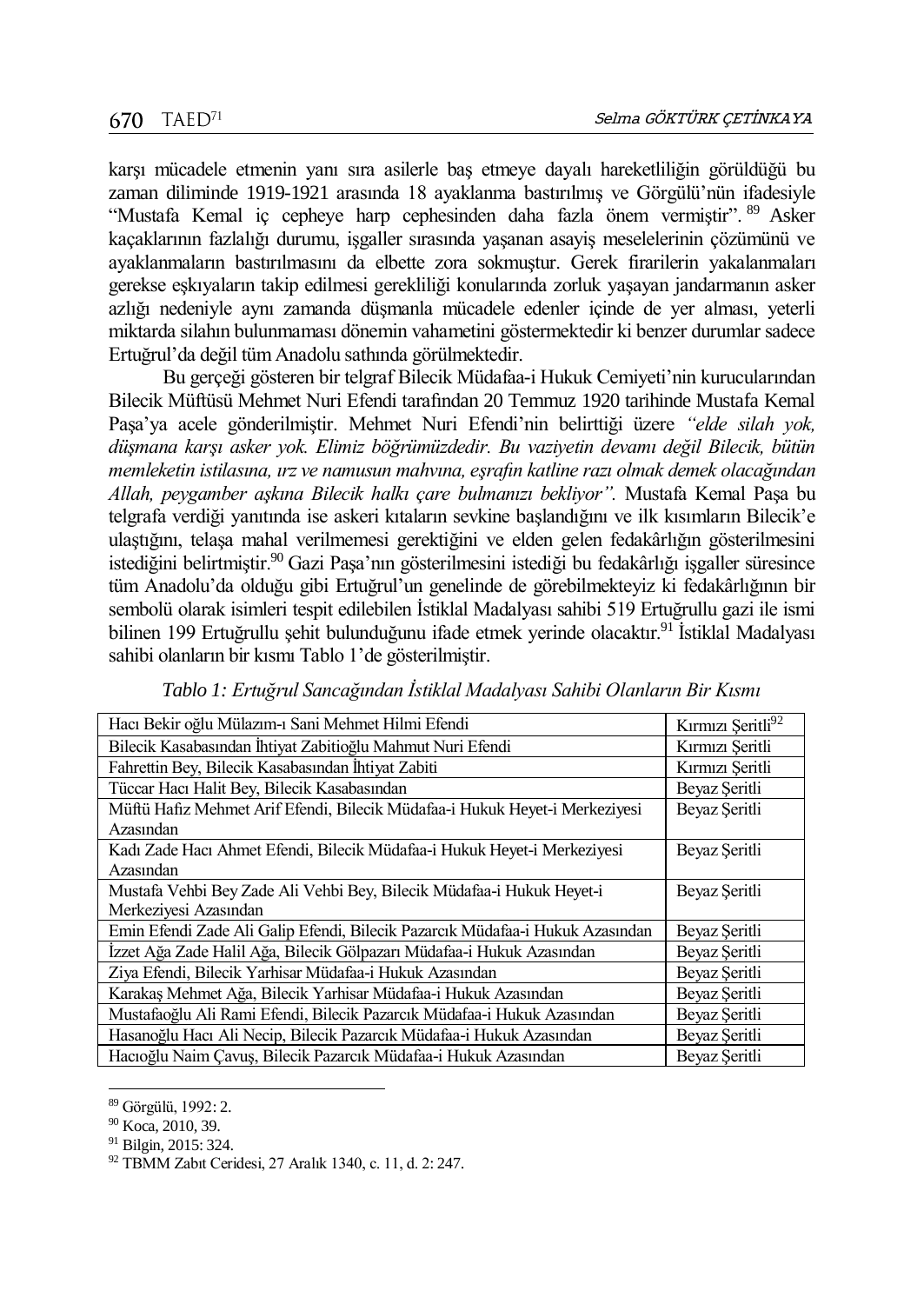| Hâkimoğlu Molla Mustafa, Bilecik Pazarcık Müdafaa-i Hukuk Azasından     | Beyaz Seritli                 |
|-------------------------------------------------------------------------|-------------------------------|
| Ata Bey, Bilecik Gölpazarı Müdafaa-i Hukuk Azasından                    | Beyaz Seritli                 |
| Osman Efendi (Naibi sabik) Bilecik Gölpazarı Müdafaa-i Hukuk Azasından  | Beyaz Seritli                 |
| Şevket Efendi, Bilecik Gölpazarı Müdafaa-i Hukuk Azasından              | Beyaz Şeritli                 |
| Belediye Reisi Hasan Efendi Bilecik Gölpazarı Müdafaa-i Hukuk Azasından | Beyaz Seritli                 |
| Veli Efendi Zade Ömer Şevki Efendi, Bilecik Gölpazarı Müdafaa-i Hukuk   | Beyaz Şeritli                 |
| Azasından                                                               |                               |
| Molla İsmail Efendi, Ertuğrul Vilâyeti Dutaş Karyesinden                | Kırmızı Şeritli <sup>93</sup> |
| Bilecikli Mustafa Oğlu Mehmet                                           | Kırmızı Şeritli <sup>94</sup> |
| Bilecikli Hasan Oğlu Mülazım-ı Sanı Mehmet Emin Efendi                  | Kırmızı Seritli               |
| Bilecikli Mülazım-ı Sani Fuat Efendi                                    | Kırmızı Seritli               |
| Bilecikli Osman Oğlu Zabit Vekili Avni Efendi                           | Kırmızı Şeritli95             |
| Bilecik Kasabası Bair Karyesinden Deli Osman Ağa                        | Kırmızı Seritli               |
| Bilecik Kasabası Gülümiye Yunuslar Mahallesinden Arif Onbaşı            | Kırmızı Şeritli96             |
| Bilecikli İsmail oğlu Mülâzım-ı sani Mehmet Aziz Efendi                 | Beyaz Seritli                 |
| Söğütlü Yüzbası Nafiz Efendi                                            | Beyaz Seritli97               |

<sup>93</sup> TBMM Zabıt Ceridesi, 10 Nisan 1926, c. 24, d. 2: 88-89.

<sup>94</sup> TBMM Zabıt Ceridesi, 18 Mayıs 1926, c. 25, d. 2: 247.

<sup>95</sup> TBMM Zabıt Ceridesi, 22 Mayıs 1926, c. 25, d. 2: 357-372.

<sup>96</sup> TBMM Zabıt Ceridesi, 23 Mayıs 1926, c. 25, d. 2: 425.

<sup>97</sup> TBMM Zabıt Ceridesi, 24 Mayıs 1926, c. 25, d. 2: 471, 473.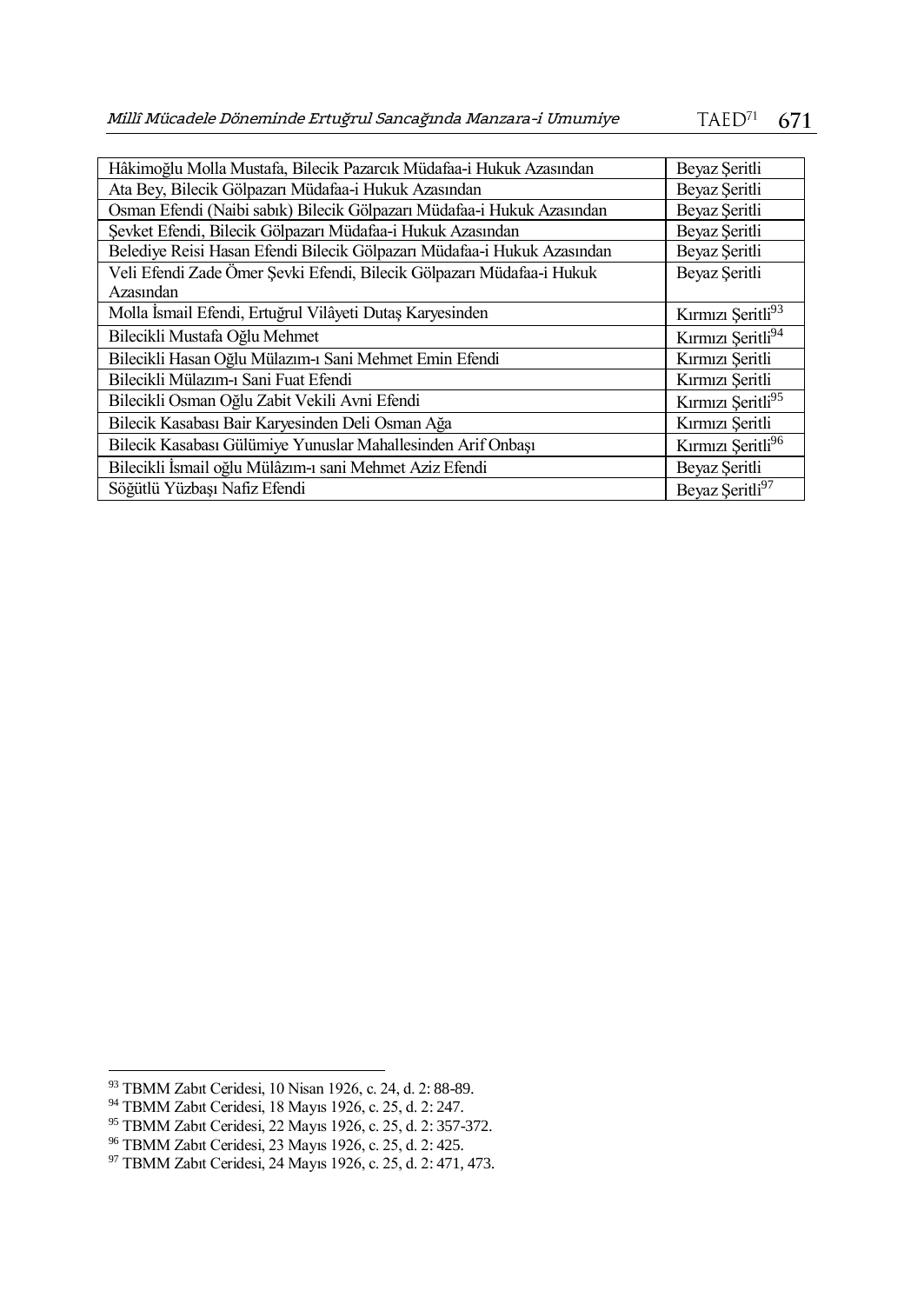# **Sonuç**

Stratejik önemi dolayısıyla işgalci güçlerin hedefleri arasında önemli yer tutan Ertuğrul Sancağı, Millî Mücadele Döneminde pek çok kez ve uzun süreli işgale uğramıştır. Millî Mücadelenin dönüm noktaları arasında yer alan muharebelerin yaşandığı coğrafyada bulunan Ertuğrul Sancağı, İstanbul'un ard bölgesi olarak önem kazanmıştır. Silah ve asker sevkiyatını sağlamak için elzem olan demiryolunun içinden geçtiği Ertuğrul, aynı zamanda işgalcilerin Ankara'ya doğru geçişini önlemede karakol vazifesini de üstlenmiştir. Bu bağlamda Sevr'i kabul ettirme gayretinde olan Birinci Dünya Harbinin galip devletlerinin planları içinde önem arz eden Ertuğrul Sancağı hem işgalcilerle hem onları destekleyen yerli Rum ve Ermenilerle hem de bu işgalleri fırsata çevirip halkın malına kast eden eşkıya ile uğraşmak durumunda kalmıştır. Bu uğraşı esnasında en büyük askeri destek bölgede görev yapan jandarma teşkilatından görülmüştür. Esasen işgaller esnasında halkın yaşadığı elverişsiz koşullar, mahalin asayiş ve emniyetini sağlamakla görevlendirilen jandarma için de benzerlik arz etmiştir. Ertuğrulluların evleri yanarken jandarma binası da yakılmış, halkın malları talan edilirken jandarmaya ait evrak ve malzeme de yağmalanmıştır. Halkın hayvanlarını düşmanın ele geçirmesi, aslında askerin nakliye vasıtasının da alıkonulması anlamına gelmiştir. Buna rağmen koşulların elverişsizliği, işgal kuvvetleri karşısındaki nicelik olarak eksikliğimiz, ancak bağımsızlık gayesi ve Millî hislerle donanmış nitelik çokluğumuz ile giderilebilmiştir. Ayrıca düzenli ordunun kurulması sürecinde ordu emrine girmek istemeyenlere öncülük eden Çerkez Ethem'in faaliyetleri bu bölgede de gözlenmiş, 5 Aralık 1920'de gerçekleşen Bilecik Mülakatı'nda Sevr'e karşı Ankara'nın duruşu bir kez daha gösterilmiştir. Bunun bir gün öncesinde firar eden Çerkez Ethem, İnönü Muharebeleri sürecinde düzenli ordunun gücünün kırılmasına neden olmuşsa da bu savaşlardaki başarı yine Ertuğrul bölgesinde yaşanmıştır. Savaş sürecinde, işgaller esnasında halka yönelik baskı ve eziyetler karşısında duran jandarma olmuştur. Her zaman olduğu gibi bu zorlu süreçte de halkın her daim yanında olması özelliğiyle öne çıkan jandarma, Ertuğrul'da olduğu üzere Millî Mücadele esnasında gerek asayişi sağlama gerek sınırları koruma gerek cephe gerisindeki isyanları bastırma gerekse bizzat düşmanla çatışmada elinden geleni fazlasıyla yerine getirmiş, aynı zamanda halka düşmana karşı nasıl direniş göstereceğini de öğretmiştir. Düzenli ordunun ilk başarısı olarak bilinen İnönü Muharebelerinin gerçekleştiği Ertuğrul hem düşmanın hem de milletin makus talihinin yenildiği yerdir. İşgale karşı direnen bu bölge, diğer pek çok yerde olduğu gibi Millî Mücadele Döneminde maddi manevi çok fazla kayıp vermiştir. Bölgedeki camiler, mescitler ve türbeler yağmalanmış, köyler tamamen yakılmış, kadınların ve kızların namusu kirletilmiş, insanlar işkence ile şehit edilmiştir. Yöre halkının imhasına yönelik bu girişimler esnasında evler ve tarlalar talan edilmiş, mahsuller ve hayvanlar ya yok edilmiş yahut gasp edilmiştir. Anadolu'nun pek çok yerinde olduğu gibi Ertuğrul Sancağı halkı da çok kayıp vermiştir ki bugün şehitlerimizden sadece 199'unun ismini bilmekteyiz. Ertuğrullu Gazilerden 519'unun da İstiklal Madalyası sahibi olduğunu belirtmek gerekmektedir. Millî Mücadele Döneminde Ertuğrul Sancağı'nda manzara-i umumiye, tüm Anadolu'da olduğu üzere yokluk ve yoksunluk içindeki milletin, varlıklı düşmana karşı bağımsızlık aşkı ile gösterdiği muazzam duruş olarak özetlenmelidir. Türk milletinin var olma ve varlığını kendi vatanında, Millî sınırları dahilinde koruma savaşımının adı olan Millî Mücadele bir destandan öte, gerçeğin ta kendisidir.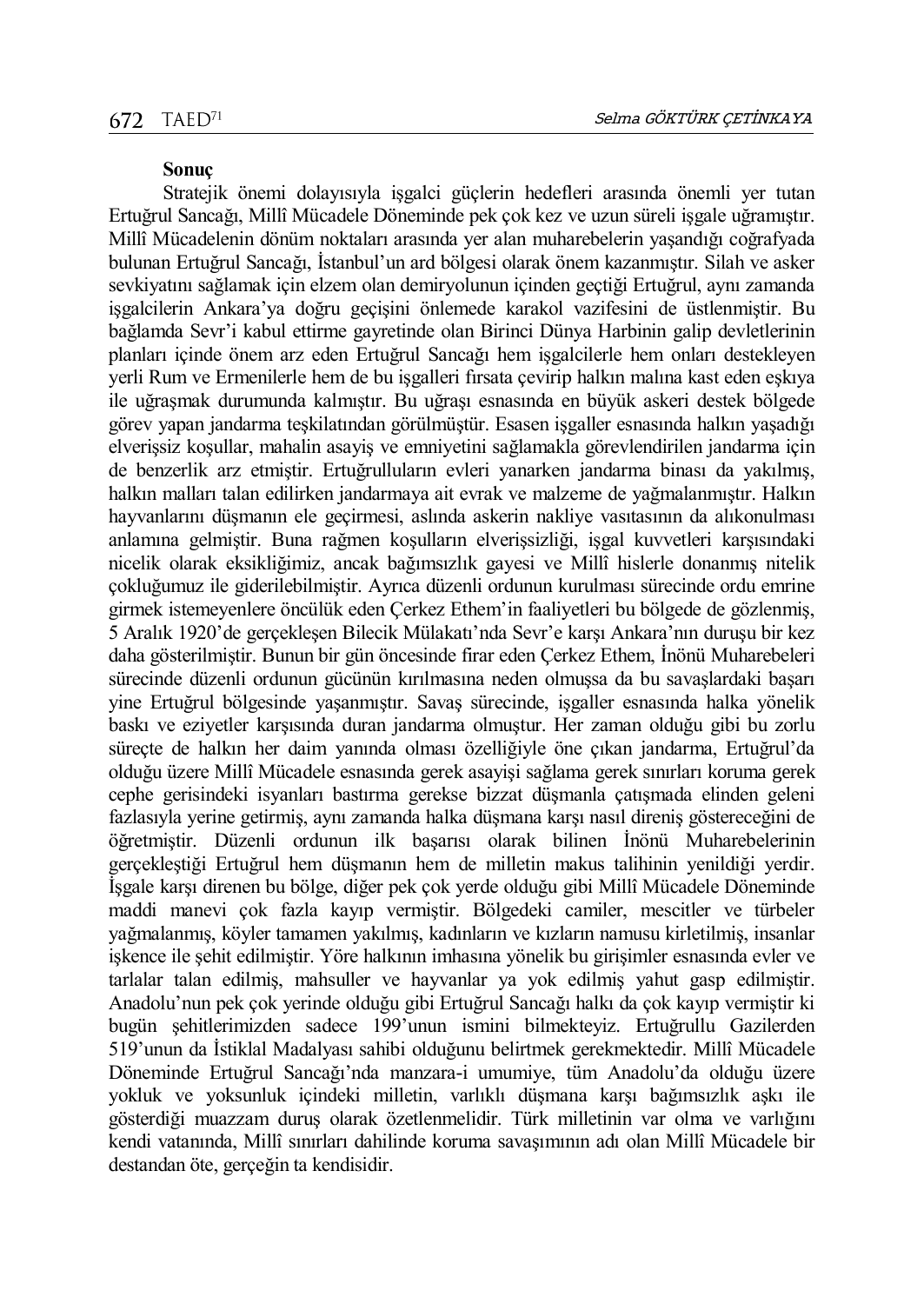# **Kaynaklar**

BCA. Kararlar Daire Başkanlığı. 30.18.1.1./3.18.17. BCA. Muamelat Genel Müdürlüğü. 030.10./140.4.8. BCA. Muamelat Genel Müdürlüğü. 030.10./5.28.19. TBMM Gizli Celse Zabıtları. 13 Şubat 1338. c.1. d. 1. 761. TBMM Gizli Celse Zabıtları. 18 Eylül 1336. c.1. d. 1. 127. TBMM Gizli Celse Zabıtları. 18 Haziran 1338. c.3. d. 1. 475. TBMM Gizli Celse Zabıtları. 22 Ocak 1337. c.1. d. 1. 327. TBMM Gizli Celse Zabıtları. 29 Kanunuevvel 1336. c. 1. d. 1. 282. 284. TBMM Gizli Celse Zabıtları. 29 Mayıs 1336. c.1. d. 1. 41. TBMM Gizli Celse Zabıtları. 5 Temmuz 1336. c.1. d. 1. 87. TBMM Gizli Celse Zabıtları. 9 Ağustos 1336. c.1. d. 1. 118-119. TBMM Zabıt Ceridesi. 1 Mart 1338. c. 18. d. 1. 14. TBMM Zabıt Ceridesi. 10 Nisan 1926. c. 24. d. 2. 88-89. TBMM Zabıt Ceridesi. 11 Şubat 1341. c. 13. d. 2. 346-347. 352. TBMM Zabıt Ceridesi. 12 Haziran 1338. c. 20. d. 1. 376-385. TBMM Zabıt Ceridesi. 13 Ocak 1337. c. 7. d. 1. 278-287. TBMM Zabıt Ceridesi. 18 Mayıs 1926. c. 25. d. 2. 247. TBMM Zabıt Ceridesi. 2 Nisan 1337. c. 9. d. 1. 321-326. TBMM Zabıt Ceridesi. 22 Kasım 1336. c. 6. d. 1. 5. TBMM Zabıt Ceridesi. 22 Mayıs 1926. c. 25. d. 2. 357-372. TBMM Zabıt Ceridesi. 22 Ocak 1337. c. 7. d. 1. 345-347. TBMM Zabıt Ceridesi. 23 Mayıs 1926. c. 25. d. 2. 425. TBMM Zabıt Ceridesi. 24 Mayıs 1926. c. 25. d. 2. 471. 473. TBMM Zabıt Ceridesi. 27 Aralık 1340. c. 11. d. 2. 247. TBMM Zabıt Ceridesi. 29 Aralık 1337. c. 15. d. 1. 238. TBMM Zabıt Ceridesi. 30 Haziran 1337. c. 11. d. 1. 88. 89. TBMM Zabıt Ceridesi. 4 Nisan 1337. c. 9. d. 1. 365. TBMM Zabıt Ceridesi. 4 Teşrinisani 1339. c. 3. d. 2. 225.

- TBMM Zabıt Ceridesi. 7 Nisan 1337. c. 9. d. 1. 383. 388.
- TBMM Zabıt Ceridesi. 8 Şubat 1337. c. 8. d. 1. 148.
- Arslan Sinem- Çetinkaya Selma. (2016). "Cephedeki Söğütlüler". *Tarih Boyunca Söğüt ve Kültürü*. Söğüt: Ertuğrul Gazi'yi Anma ve Söğüt Şenlikleri Vakfı Başkanlığı Yayınları, 115-128.
- As, Efdal. (2013). *Cumhuriyet Dönemi Ulaşım Politikaları (1923-1960)*. Ankara: ATAM.
- Atatürk. Mustafa Kemal. *Nutuk*. c. 2 (1920-1927). Haz. Türk Devrim Tarihi Enstitüsü. 1969. Ankara: Millî Eğitim Basımevi.
- Aybars, Ergün. (2006). *İstiklal Mahkemeleri*. İzmir: Zeus Kitabevi.
- Aydemir, Şevket Süreyya. (1999). *Tek Adam-II.* İstanbul: Remzi Kitabevi.
- Aytepe, Oğuz. (2004). "Millî Mücadelede Bilecik Görüşmesi". *Ankara Üniversitesi Türk İnkılap Tarihi Enstitüsü Atatürk Yolu Dergisi*. 9 (33). 23-31.
- Bilgin, Taner. (2015). *Millî Mücadele Döneminde Bilecik*. Bilecik: Bilecik Şeyh Edebali Üniversitesi Yayınları.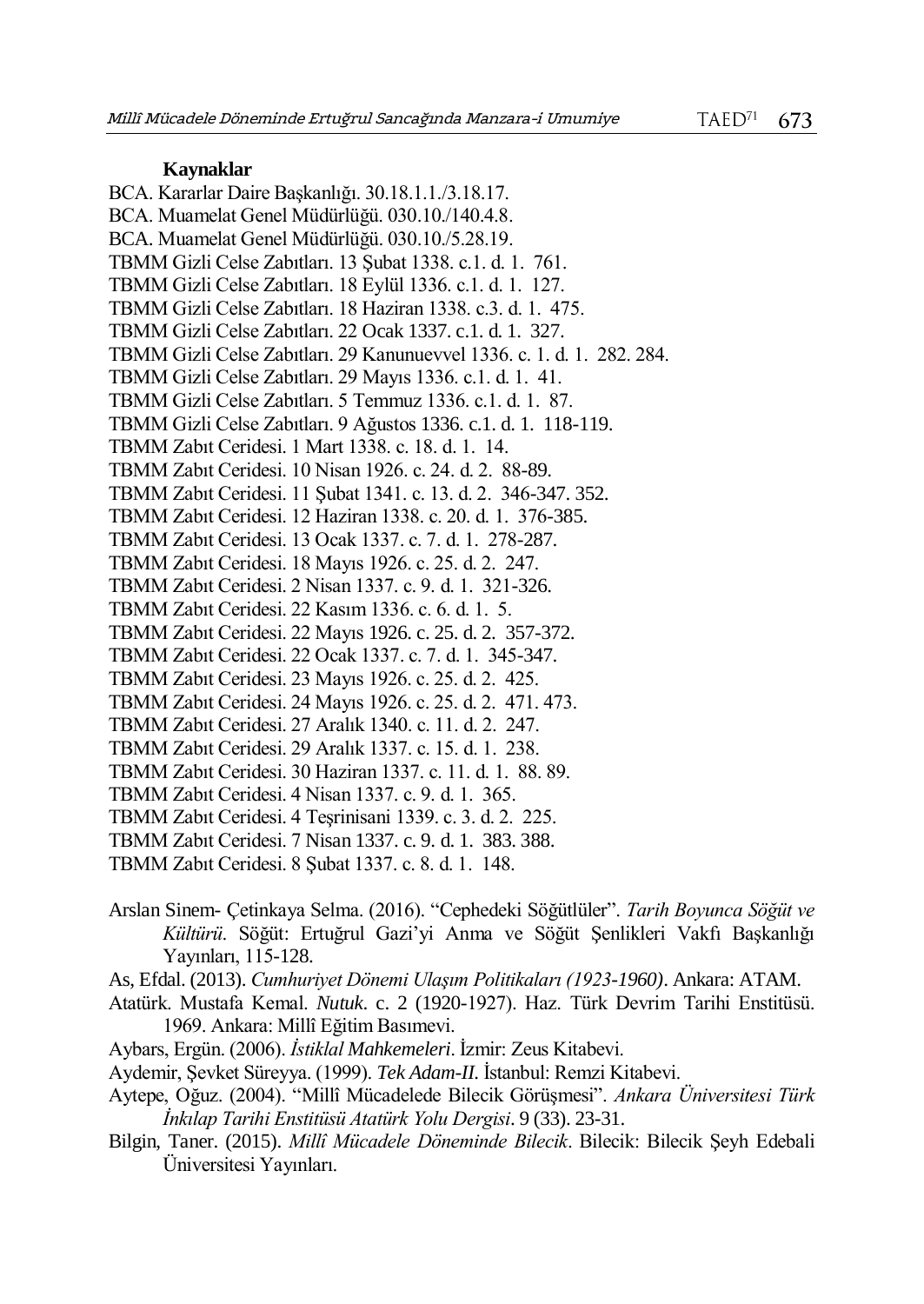- Bilgin, Taner. (2012). *Millî Mücadele Döneminde Bilecik*. (Basılmamış Doktora Tezi). Sakarya: Sakarya Üniversitesi SBE
- Boykoy, Seher. (2010). "I. Dünya Savaşı'ndan Millî Mücadele'ye Vatan Savunmasında Yenişehirliler". *Çağdaş Türkiye Tarihi Araştırmaları Dergisi*. IX (20-21), 31-54.
- Bozkurt, Celil. (2015). "Millî Mücadele Döneminde Muhittin Baha Pars". *Ankara Üniversitesi Türk İnkılâp Tarihi Enstitüsü Atatürk Yolu Dergisi*. 56, 11-32.
- Cebesoy, Ali Fuat. (2007). *Siyasi Hatıralar*. Temel Yayınları. İstanbul.
- Demiryürek, Halim. (2015). *Ertuğrul Sancağı (1900-1918)*. Bilecik Şeyh Edebali Üniversitesi Yayınları. Bilecik.
- Erim, Nihat. (1953). *Devletlerarası Hukuku ve Siyasi Tarih Metinleri*. c. I (Osmanlı İmparatorluğu Antlaşmaları). TTK Basımevi. Ankara.
- Görgülü, İsmet. (1992). *Büyük Taarruz*. Ankara: Genelkurmay Basımevi.
- Güneş, İhsan. (2009). *Birinci TBMM'nin Düşünce Yapısı (1920-1923)*. İstanbul: Türkiye İş Bankası Kültür Yayınları.
- Hülagü, Orhan. (2001). *Millî Mücadelede Bursa*. İstanbul: Emre Yayınları.
- İnönü, İsmet. (2009). *Hatıralar*. Hazırlayan: Sabahattin Selek. Ankara: Bilgi Yayınevi.
- Jandarma Genel Komutanlığı Tarihi-I Asayiş ve Kolluk Tarihi İçerisinde Türk Jandarma Teşkilatı (2002). Ankara: Jandarma Genel Komutanlığı Yayınları.
- Jandarma Genel Komutanlığı Tarihi-II Türk Harp Tarihinde Jandarma (2002). Ankara: Jandarma Genel Komutanlığı Yayınları.
- Koca Zeliha. (2010). *Millî Mücadelede Bilecik Yöresi*. (Basılmamış Yüksek Lisans Tezi). Kütahya: Dumlupınar Üniversitesi SBE
- Kocahanoğlu Osman Selim. (2005). *Ali Fuat Cebesoy'un Arşivinden Askeri ve Siyasi Belgeler*. İstanbul: Temel Yayınları.
- Kocaoğlu Bünyamin. (2008). *Kurtuluştan Kuruluşa Batı Anadolu'da TBMM Yardımları*. İstanbul: Değişim Yayınları.
- Öksüz Faruk- Akbaş Hüseyin. (2009). *Bilecik'te Kuva-yı Millîye*. Bilecik: Bilecik Valiliği İl Kültür ve Turizm Müdürlüğü Yayınları.
- Sarıkoyuncu Ali. (1994). "Bilecik ve Çevresinde Yunan Mezalimi". *Atatürk Araştırma Merkezi Dergisi*. X (28).19-47.
- Sarıkoyuncu Ali-Rahmi Akbaş. (2011). *Millî Mücadelede Bozüyük ve Atatürk'ün Bozüyük'ü Ziyaretleri*. Bozüyük: Bozüyük Ticaret ve Sanayi Odası Yayınları.
- Şimşir. Bilal N. (1988). *Ankara… Ankara Bir Başkentin Doğuşu*. Ankara: Bilgi Yayınevi.
- Taşkıran. Cemalettin. (2005). *Millî Mücadelede Türk ve Yunan Esirleri (1919-1923)-Kanlı Mürekkeple Yazın Çektiklerimizi.* Ankara: Platin Yayınları.
- Tavukçu. İbrahim. (2019). *Millî Mücadele'de İnönü Muharebeleri*. (Basılmamış Doktora Tezi). Ankara: Ankara Üniversitesi Türk İnkılâp Tarihi Enstitüsü.
- TBMM Albümü-I, 1920-1950, (2010). Ankara: TBMM Basın ve Halkla İlişkiler Müdürlüğü Yayınları
- Türker. Hasan. (2017). "Tevfik Paşa Hükümeti'nin Anadolu ile Uzlaşma Arayışı ve Bilecik Buluşmasının Basındaki Yansımaları (1920)". *Çağdaş Türkiye Tarihi Araştırmaları Dergisi*. XVII (34), 69-95.
- Türkmen. Zekeriya. (2001). *Mütareke Döneminde Ordunun Durumu ve Yeniden Yapılanması (1918-1920)*. Ankara: TTK Basımevi.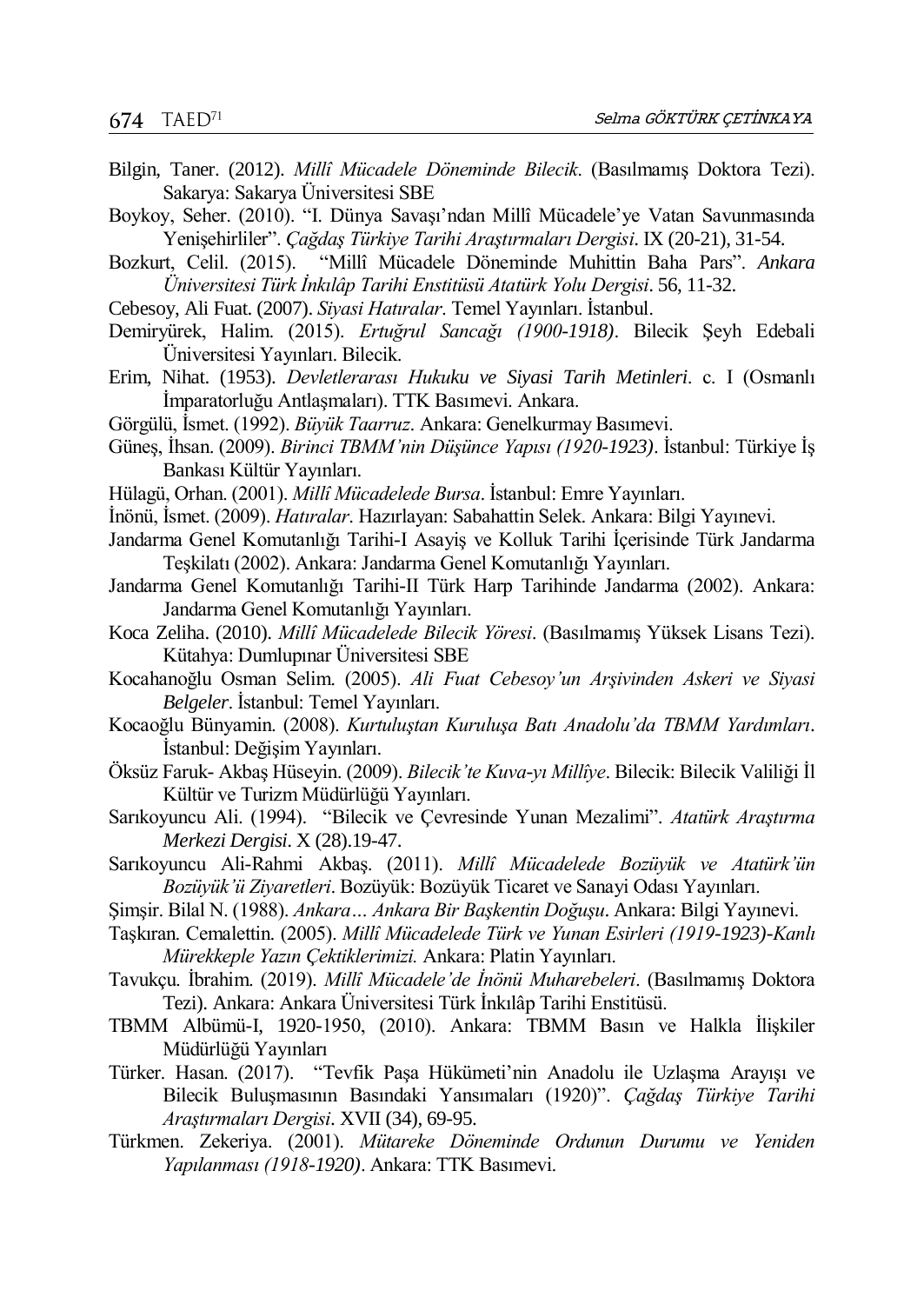Vatan Ahmet. (2017). "Bilecik İlinin Turizm Envanteri". *Akademik Sosyal Araştırmalar Dergisi*. V (53). 183-205.

Yazman. M. Şevki. (1999). *Anadolu'nun İşgali*. İstanbul: Kamer Yayınları.

- Yetik Ümit. (2019). *Millî Mücadele Döneminde İnegöl (1918-1923)*. Bursa: Nilüfer Belediyesi Yayınları.
- Yılmaz. Kurulay. (2007). *Bozüyük ve Kasımpaşa Camisi*. Bilecik: Sakarya Gazetecilik Matbaacılık.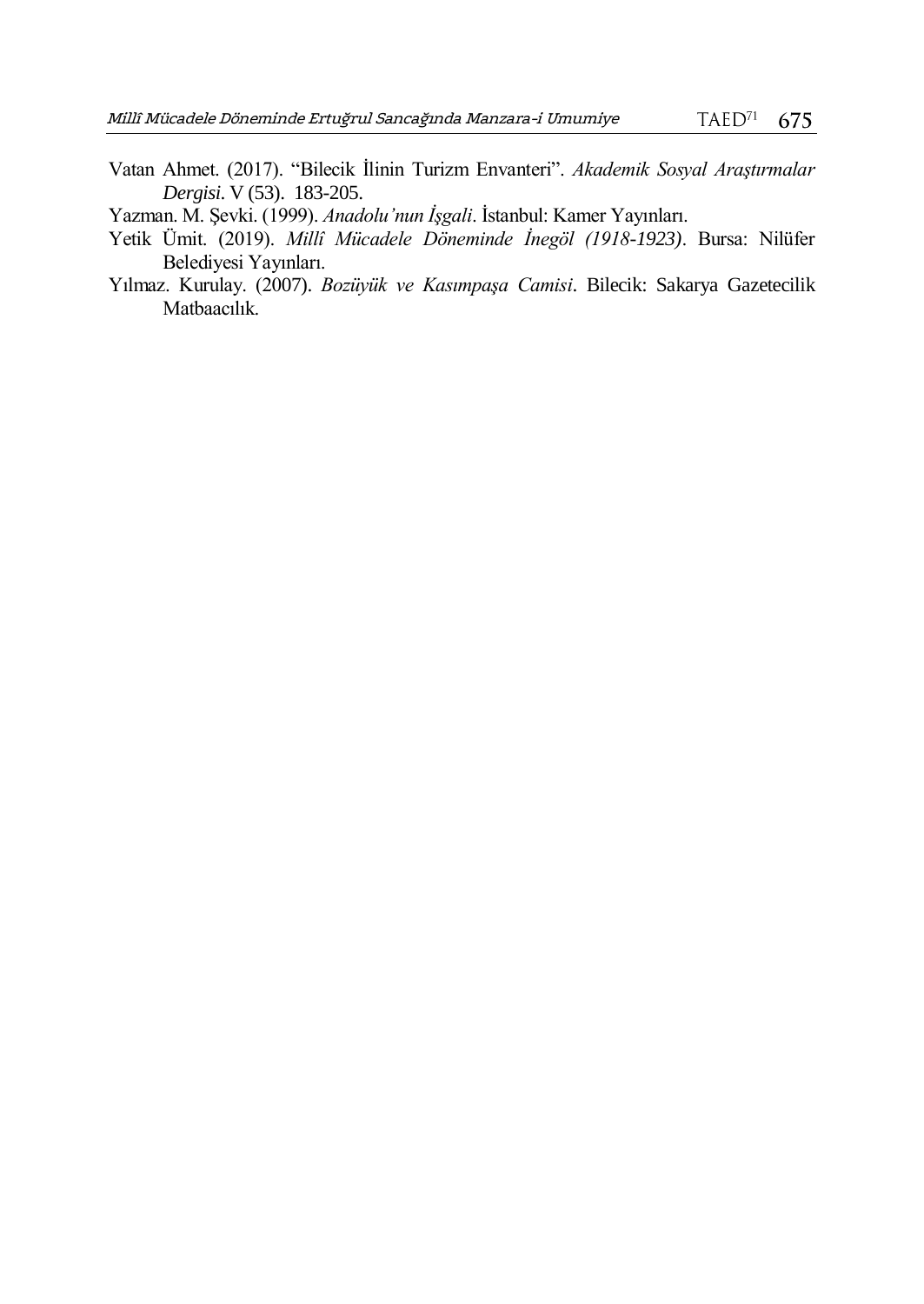1335 senesinden sonra da, mütarekeden sonraki hali mafûm sebebiyle jandarmanın ıslahatına hiçbir mahalde başlanmadı. İste bu gün jandarmanın memlekette muvaffakiyeti tamme vevahut muvaffakıyeti nispiye gösterememesi meselesinde aranaeak nokta, bu nok tadır. Binaenslevh bugün bunu ise varayacak bir sekle getirmek için çalışılacak sey eski zemindir, teerübe ettiğimiz muvaffak olduğu muz zemindir. Mektep açmak, talim ve ter hive yapmak, muayyen muntakalarda sdahat vapip tedrieen onlari islah etmekten ibarettir. Şunun için de mektebe ihtiyaç vardır. Teftise ihtiyaç vardır ve efradın suiimisal olma yaeak veçhile ikdarı eihetine hizmet etmek lâsmalur. Bunlandan hu vana mümkün olanmu biz yaptık. Hususatı saireyi de Heyeti Aliyeniz nasıl arzu ederse övle vapar. Jandarma teskilâti meveudesinden eneümeniniz geçen sene zavi edilen livaların teskilâtı zabıtasını ipka etmiştir ve buna lüzum görmüştür. Bun ların bir kısmı el'an üzerinde mücadele etti *čimiz* aksam üzerinde kıtaatınız bulunan verlerdir. Eskişehir, Afyonkarahisar, Bilecik liva ları, bir tanesi de açık kalıyorsa da o da ordu emrinde seyyar jandarma gibi bulunuyor. sene Ardahan liyası teskil olun-Sonra gecen mamıstı ve bütce cıktığından dolayı bu sene o umum meveut arasında idare ettirilmiştir. Bâzı yerlerde bulunan takip kıtaatının alay halinde değil, bölük halinde bulunması ve fazla bulunmamasını eneümeniniz, dairei aidesiy le hemfikir olarak, kabul etmistir ve bu sen zarfında açtığı mekteplerde ibrazı muvaffakiyet edemiyen ve idaresizlik gösteren zabitanı tasfive etmevi ihtiyat jandarma zahitanından hashelhal iktidar gösteremiyenleri orduya devir iade etmek hususunda dairesiyle hemfikir kalmış ve bunu dairesinden temenni etmiştir. Tabiî bu bir taraftan efradın kabiliyetini artıracak ve bu suretle memlekette emniyet tezayüdedeeektir.

Yalnız jandarma zabitan mektebi için bir kayıt koymuşüzdur. Jandarma Zâbit Mektebin den bu sene icin küçük zâbit yetiştirmeyiniz. Bir, iki, üç sene için bizim bittabi zâbit yetiş tirmeve ihtivacınız yoktur. Biz bu hususta birmenabia malikiz. Sonra ordudan isteeok diğimiz şeraitle istediğimiz kadar zâbit bulabiliriz Kücük zâhitan meselesinde arz ettičim gibi meyeut münhallâtı tasarruf ettik. Mekteplerdeki zâbitanın ikmalını ve kabiliyetinl beklivoruz

Buna mukabil jandarmanın mükâfat faslında ufak tefek bir sey vardır. Takipde ifayi hizmet edenler olduğu gibi pek kıdemli ve namuslu olanları ikdar için de bes on para vershilirler Essa mesele memlekette mevent olan jandarmanın idari kabilivetini artırmaktır. Jandarmanın idari kahiliyetini setremak miktarını sezvit ile olabilir. Fakat enefimeninis bu fikirde değildir. Biz vaziveti maliye icabatı bunu haddi makulunde bulduk. Yalnız bunun için encümen Hükümete bâzı ricalarda bulunuyor ve bunu mazbatasında yazmıştır. Meselâ memleketin mümkün olan muntakalarında, büyük caddelerinde otomobil ile posta nakli, hem nemleketin hayatı iktisadiyesi için büyük hir küsavistir, hem de atlı ifnasından, memleketin zabītasi kurtulacaktīr. Onun iein Dahilive Vekā leti, Posta ve Telgraf Vekâletini de haiz bulunması hasebiyle, bu cihetin imkânını da nazarı dikkate alaeaktır. Kendileriyle görüştük.

Ikineisi; memleketimizde telefon şebekesinin mümkün mertebe tevsüdir. Telefon şebekelerini bâzı verlerde, bilhassa Harbi Umu mide cabskan mempelaemtz vannaslar ve idare etmislerdir. Fakat sonra hakmasızlık vüzünden darmadağın olmus, harabolmus gitmistir. Gecen gün arkadaslarımızdan Hilmi Bevin dediği gibi mevendu teshit ve jeabedeeek kadar muayyen bir miktar ilâve ederek jandarmanın gerek yaya ve gerek suvari aksamından tasarruf edebilmek gayet kabildir. Telefonlar icin bu sene vaptığımız házı tasarruflardan telefon faslını beş hin lira fazla koyduk ve bununla memleketin muayyen sahasında toplu olarak bir telefor teşkilâtı yaptırarak en ziyade eşkıya eıkan mutakalarda veya Hükümetin münasip göreceği mıntakalarda tensik ve talim görmüs efrat ile burada muntazam ve gayet güzel ve nümun olarak bir hizmet vapmavı tekeffül edivorlar. Sene be sene bu yolda artarak tedrici tekâmül ettirilebilir. Bendenizin bunu makamı aidine sövledim. Anadolunun gerek Simal ve gerek Cenup mıntakalarının her hangi birisinde Hükümet bunu tatbik edebilir. Bu da kendisine aittir.

Ücüncüsü. Müdafaai Millive bütcesinin tetkiki esnasında ahzi asker şubelerinde müteferrik efrat olduğunu gördük. Bu efrattan dairesi dahi fevkalâde tasarrufa itina etmiş, bâzı şubelerde on kisiye kadar indirmistir. Fakat bâzı ahzi asker subelerinde görülen lüzuma mebni 10 - 30 arasında efrat var. Halbuki memleketimizde efradın cemi ve celbi ve sevkı sırf jandarmaya ait vazaiftendir. Ahzi asker subelerindeki efrat ancak şubeye gelen efradı muhafaza eder. Binaenaleyh yalnız bu vazife muhafazadan ibaret kalıyor. O derecede büyük bir şey değildir. Ahvali istisnaiyede, bâzı ahvalde jandarma kuvyeti memlekette az olduğundan jeahında jandarma adedini kıtaatı sekeriye ile tervidede. rek efradı o surette sevk ediyorlar. Binaenalevh böyle yedi bin, sekiz bin, dokuz bin raddesindeki ofradı ardu hütegeinde heslettirmekten ise her iki daire itilât ederek hüteevi hirlestirerek bu. nun verine iandarmaya üe hin kisi zammetmevi münasip gördük. Mademki efradı cedidevi köylerden alıp yine jandarına sevk edecek. liva merkezine ve kaza merkezine kendisi götürecek : Hükümetin onu tereih etmesini muvafık gördük. Yalnız birdenbire bu her tarafta tatbik olunamaz. Bu sene için bunun Şark Cephesinde ve Eleczire muntakasında ve asıl sahnei harbden uzak mutakalarda tathikmi teklif ediyoruz. Yapılacak sev de. Müdafasi Milliye bütcesinde iandarma hiiteesine münakaleden ibarettir. Ringen. aleyh Dahiliye Vekili Beyefendi ile Müdafaai Milliye Vekili Pasa Hazretleriyle hemfikir olduk. Kendileri aralarında görüserek bir münakale yapacaklar ve bunu Muvazenei Maliye Eneümeni görür, tatbik eder. Su suretle jandarma mevcuduna hie olmazsa üe bin kişi zammedebileceğiz ve sarf olunan iaşe kuvvetleri toplanarak, memleketteki asayiş hidematini, az eok jandarmaya verebilmeye bir imkân temin etmiş alabileeebtiv

Jandarma müfettislerinin sebebi kabulü hakkındaki encümenin mütalüasını arz ettim: yem hedeli hakkında da izahat verdim Ringenalevh nating itiharivle jandarına hütgesi 84'hin lira kadar bir tasarruf temin etmektedir. Kabulünü rien ederim.

*EK-1. Mondros Mütarekesi Sonrasında Jandarmanın Gelişimine Dair (TBMM Zabıt Ceridesi, 12 Haziran 1338, c. 20, d. 1, 378-380).*